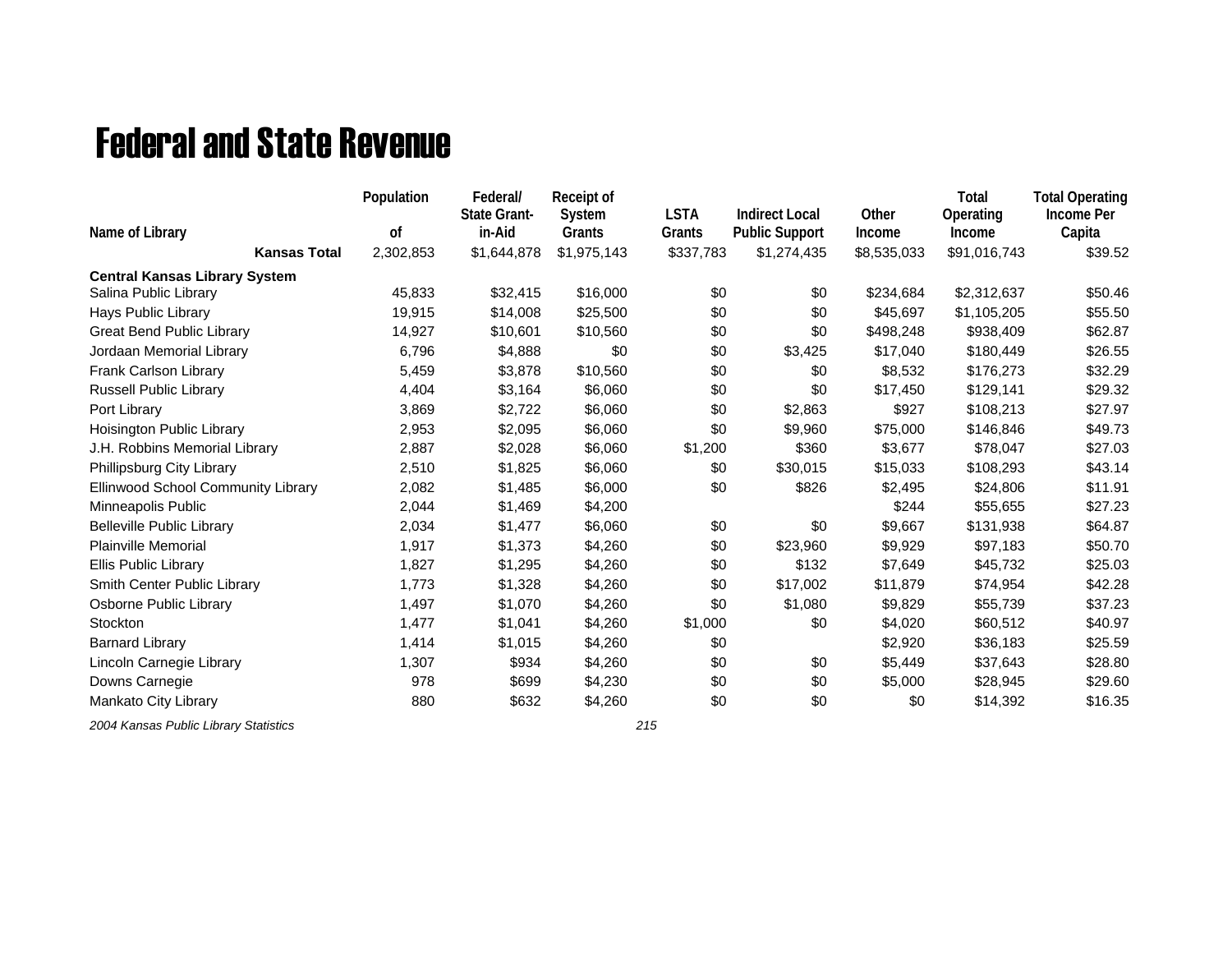|                                        | Population<br>0f | Federal/<br><b>State Grant-</b><br>in-Aid | Receipt of<br>System  | <b>LSTA</b>         | <b>Indirect Local</b>                | Other                 | Total<br>Operating     | <b>Total Operating</b><br><b>Income Per</b> |
|----------------------------------------|------------------|-------------------------------------------|-----------------------|---------------------|--------------------------------------|-----------------------|------------------------|---------------------------------------------|
| Name of Library<br><b>Kansas Total</b> | 2,302,853        | \$1,644,878                               | Grants<br>\$1,975,143 | Grants<br>\$337,783 | <b>Public Support</b><br>\$1,274,435 | Income<br>\$8,535,033 | Income<br>\$91,016,743 | Capita<br>\$39.52                           |
| <b>Central Kansas Library System</b>   |                  |                                           |                       |                     |                                      |                       |                        |                                             |
| Independent Township                   | 816              | \$580                                     | \$1,740               | \$0                 | \$0                                  | \$4,185               | \$26,005               | \$31.87                                     |
| Lang Memorial                          | 765              | \$650                                     | \$1,740               | \$0                 |                                      | \$4,249               | \$15,387               | \$20.11                                     |
| Randolph-Decker Pub. Lib.              | 721              | \$522                                     | \$1,630               | \$0                 | \$0                                  | \$500                 | \$16,452               | \$22.82                                     |
| Logan Public Library                   | 566              | \$414                                     | \$1,740               | \$0                 | \$2,825                              | \$4,891               | \$16,136               | \$28.51                                     |
| Kanopolis Public Library               | 524              | \$376                                     | \$1,740               | \$0                 | \$700                                | \$700                 | \$10,397               | \$19.84                                     |
| Glasco City Library                    | 509              | \$362                                     | \$1,740               | \$0                 | \$2,100                              | \$0                   | \$13,530               | \$26.58                                     |
| Cawker City Public Library             | 504              | \$355                                     | \$1,740               | \$0                 | \$1,200                              | \$2,340               | \$16,037               | \$31.82                                     |
| Kensington Community/School Library    | 492              | \$360                                     | \$1,740               | \$0                 | \$0                                  | \$11,909              | \$20,258               | \$41.17                                     |
| Delphos Public Library                 | 459              | \$332                                     | \$1,680               | \$0                 | \$4,762                              | \$493                 | \$12,182               | \$26.54                                     |
| Jewell                                 | 447              | \$319                                     | \$1,740               | \$0                 | \$0                                  | \$1,047               | \$10,319               | \$23.09                                     |
| Glen Elder Library                     | 422              | \$297                                     | \$1,380               | \$0                 | \$0                                  | \$1,350               | \$9,081                | \$21.52                                     |
| Lucas Public Library                   | 416              | \$297                                     | \$1,595               | \$0                 | \$1,700                              | \$3,117               | \$8,270                | \$19.88                                     |
| <b>Gypsum Community Library</b>        | 401              | \$286                                     | \$1,380               | \$706               | \$0                                  | \$4,135               | \$7,980                | \$19.90                                     |
| Scandia                                | 387              | \$283                                     | \$1,740               | \$0                 | \$5,282                              | \$10,584              | \$10,090               | \$26.07                                     |
| Jamestown City Library                 | 387              | \$273                                     | \$1,380               | \$0                 | \$0                                  | \$2,045               | \$7,646                | \$19.76                                     |
| <b>Otis Community Library</b>          | 316              | \$227                                     | \$1,280               |                     | \$5,577                              | \$750                 | \$10,874               | \$34.41                                     |
| Sylvan Grove Public Library            | 310              | \$219                                     | \$1,380               | \$0                 | \$400                                | \$2,300               | \$9,599                | \$30.96                                     |
| <b>Courtland Community Library</b>     | 302              | \$230                                     | \$1,380               | \$0                 | \$0                                  | \$0                   | \$6,110                | \$20.23                                     |
| Mccracken Public Library               | 293              | \$211                                     | \$1,380               | \$0                 | \$0                                  | \$3,377               | \$10,111               | \$34.51                                     |
| Lebanon Community Library              | 279              | \$205                                     | \$1,380               |                     | \$0                                  | \$5,326               | \$12,564               | \$45.03                                     |
| Palco Public Library                   | 235              | \$168                                     | \$1,380               | \$0                 | \$1,630                              | \$1,499               | \$8,906                | \$37.90                                     |
| <b>Burr Oak City Library</b>           | 234              | \$170                                     | \$1,380               | \$2,065             | \$0                                  | \$827                 | \$5,616                | \$24.00                                     |
| <b>Bison Community Library</b>         | 221              | \$161                                     | \$1,350               | \$0                 | \$3,186                              | \$3,064               | \$10,153               | \$45.94                                     |
| Kirwin City Library                    | 218              | \$152                                     | \$1,380               | \$4,000             | \$1,293                              | \$2,960               | \$12,387               | \$56.82                                     |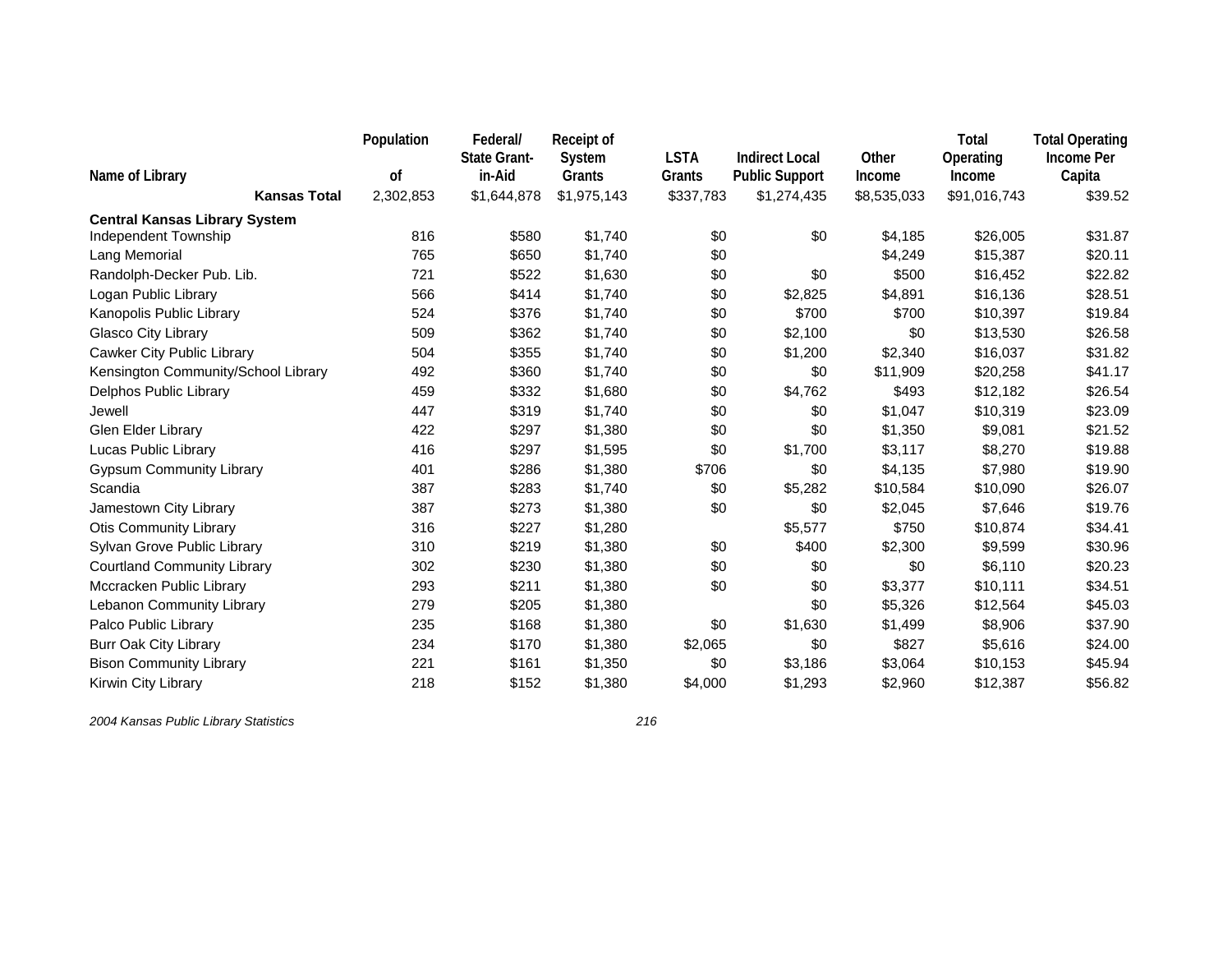| Name of Library                      | Population<br>οf | Federal/<br><b>State Grant-</b><br>in-Aid | Receipt of<br>System<br>Grants | LSTA<br>Grants | Indirect Local<br><b>Public Support</b> | Other<br><b>Income</b> | Total<br>Operating<br>Income | <b>Total Operating</b><br>Income Per<br>Capita |
|--------------------------------------|------------------|-------------------------------------------|--------------------------------|----------------|-----------------------------------------|------------------------|------------------------------|------------------------------------------------|
| <b>Kansas Total</b>                  | 2,302,853        | \$1,644,878                               | \$1,975,143                    | \$337,783      | \$1,274,435                             | \$8,535,033            | \$91,016,743                 | \$39.52                                        |
| <b>Central Kansas Library System</b> |                  |                                           |                                |                |                                         |                        |                              |                                                |
| Luray City Library                   | 188              | \$135                                     | \$0.725                        | \$750          | \$0                                     | \$1,600                | \$4.740                      | \$25.21                                        |
| Long Island Community Library        | 148              | \$108                                     | \$1,280                        | \$0            |                                         | \$1.651                | \$4,356                      | \$29.43                                        |
| Rae Hobson Memorial Library          | 147              | \$106                                     | \$0,800                        | \$0            | \$1,000                                 | \$2,115                | \$4,873                      | \$33.15                                        |
| <b>Sunshine City Library</b>         | 134              | \$100                                     | \$1,380                        | \$3,500        | \$600                                   | \$700                  | \$7.789                      | \$58.13                                        |
| Gaylord City Library                 | 131              | \$94                                      | \$0                            | \$0            | \$0                                     | \$0                    | \$1.194                      | \$9.11                                         |
| Formoso Public Library               | 116              | \$84                                      | \$1,380                        | \$0            | \$0                                     | \$629                  | \$4.882                      | \$42.09                                        |
| Randall Public Library               | 77               | \$58                                      | \$1,380                        | \$0            | \$0                                     | \$3.635                | \$7.095                      | \$92.14                                        |
| <b>System Total</b>                  | 139.948          | \$99,576                                  | \$191.430                      | \$13,221       | \$121.878                               | \$1,067,347            | \$6,268,214                  | \$44.79                                        |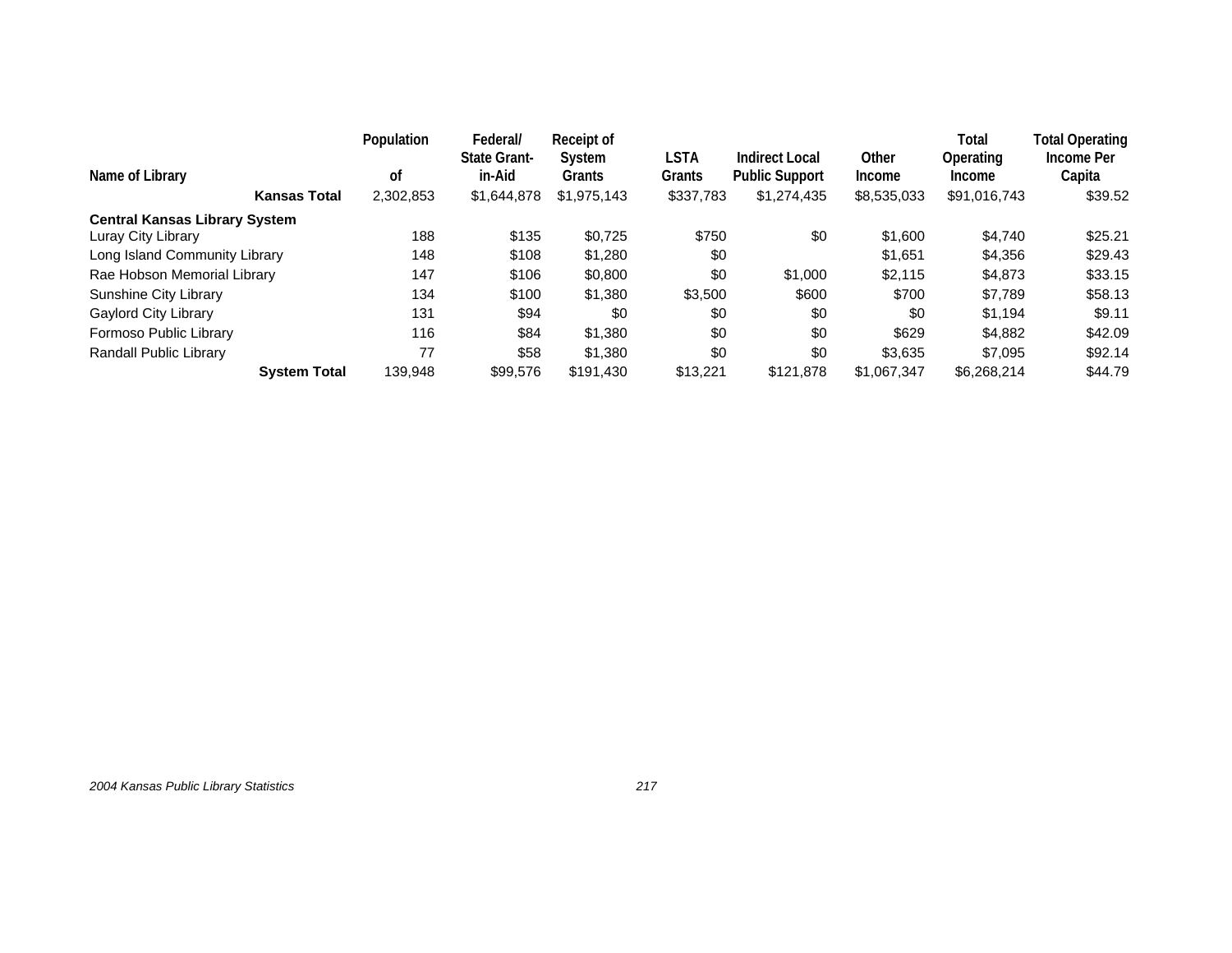|                                     | Population | Federal/<br><b>State Grant-</b> | <b>Receipt of</b><br>System | <b>LSTA</b> | <b>Indirect Local</b> | Other       | Total<br>Operating | <b>Total Operating</b><br><b>Income Per</b> |
|-------------------------------------|------------|---------------------------------|-----------------------------|-------------|-----------------------|-------------|--------------------|---------------------------------------------|
| Name of Library                     | οf         | in-Aid                          | Grants                      | Grants      | <b>Public Support</b> | Income      | Income             | Capita                                      |
| <b>Kansas Total</b>                 | 2,302,853  | \$1,644,878                     | \$1,975,143                 | \$337,783   | \$1,274,435           | \$8,535,033 | \$91,016,743       | \$39.52                                     |
| North Central Kansas Library System |            |                                 |                             |             |                       |             |                    |                                             |
| Manhattan Public Library            | 44,733     | \$31,679                        | \$15,500                    | \$27,800    | \$0                   | \$140,761   | \$1,774,374        | \$39.67                                     |
| Emporia Public Library              | 32,516     | \$22,025                        | \$0                         |             | \$0                   | \$38,157    | \$727,483          | \$22.37                                     |
| Dorothy Bramlage Public Library     | 26,313     | \$18,583                        | \$0                         | \$0         | \$14,373              | \$50,875    | \$609,941          | \$23.18                                     |
| Pottawatomie Wabaunsee Regional     | 21,222     | \$14,758                        | \$0                         | \$0         | \$0                   | \$34,408    | \$348,082          | \$16.40                                     |
| Abilene Public Library              | 6,456      | \$4,350                         | \$5,000                     |             | \$0                   | \$44,058    | \$237,558          | \$36.80                                     |
| Clay Center Carnegie Library        | 4,405      | \$3,111                         | \$5,000                     | \$0         | \$0                   | \$2,224     | \$105,216          | \$23.89                                     |
| Wamego Public Library               | 4,237      | \$2,925                         | \$0                         | \$0         | \$0                   | \$11,149    | \$153,658          | \$36.27                                     |
| Marysville Public Library           | 3,133      | \$2,209                         | \$5,450                     | \$0         | \$0                   | \$12,174    | \$166,481          | \$53.14                                     |
| Hillsboro Public Library            | 2,839      | \$1,993                         | \$5,000                     |             | \$0                   | \$500       | \$65,893           | \$23.21                                     |
| Herington Public Library            | 2,491      | \$1,756                         | \$2,500                     | \$0         | \$0                   | \$990       | \$58,786           | \$23.60                                     |
| Council Grove Public Library        | 2,275      | \$1,629                         | \$5,782                     | \$0         | \$0                   | \$6,870     | \$75,858           | \$33.34                                     |
| Marion City Library                 | 2,058      | \$1,452                         | \$5,000                     | \$0         | \$0                   | \$4,108     | \$82,189           | \$39.94                                     |
| Peabody Township Llibrary           | 1,523      | \$1,074                         | \$2,500                     | \$0         | \$0                   | \$599       | \$12,087           | \$7.94                                      |
| Americus Township Library           | 1,518      | \$1,072                         | \$0,479                     | \$0         | \$0                   | \$459       | \$45,397           | \$29.91                                     |
| Chapman Public Library              | 1,252      | \$879                           | \$2,646                     |             | \$8,000               | \$6,029     | \$34,273           | \$27.37                                     |
| Cottonwood Falls/Burnley Memorial   | 1,183      | \$790                           | \$5,000                     | \$0         | \$886                 | \$1,260     | \$22,967           | \$19.41                                     |
| <b>Washington Library</b>           | 1,168      | \$837                           | \$5,196                     | \$0         | \$0                   | \$2,847     | \$31,087           | \$26.62                                     |
| Solomon Public Library              | 1,062      | \$747                           | \$0,400                     |             |                       | \$1,424     | \$20,006           | \$18.84                                     |
| <b>Blue Rapids Public Library</b>   | 1,061      | \$757                           | \$0,400                     | \$0         | \$0                   | \$4,766     | \$15,027           | \$14.16                                     |
| Hartford/Elmendaro Township         | 954        | \$671                           | \$0                         | \$0         | \$1,274               | \$0         | \$21,944           | \$23.00                                     |
| <b>Hillcrest Library</b>            | 900        | \$0                             | \$1,380                     | \$1,000     | \$0                   | \$0         | \$11,580           | \$12.87                                     |
| Wakefield Public Library            | 854        | \$607                           | \$0,400                     | \$0         | \$0                   | \$1,697     | \$21,817           | \$25.55                                     |
| <b>Enterprise Public Library</b>    | 823        | \$578                           | \$2,500                     | \$0         | \$0                   | \$989       | \$15,840           | \$19.25                                     |
| Lyon County Library Dist. #1        | 817        | \$576                           | \$0                         |             | \$0                   | \$1,300     | \$23,478           | \$28.74                                     |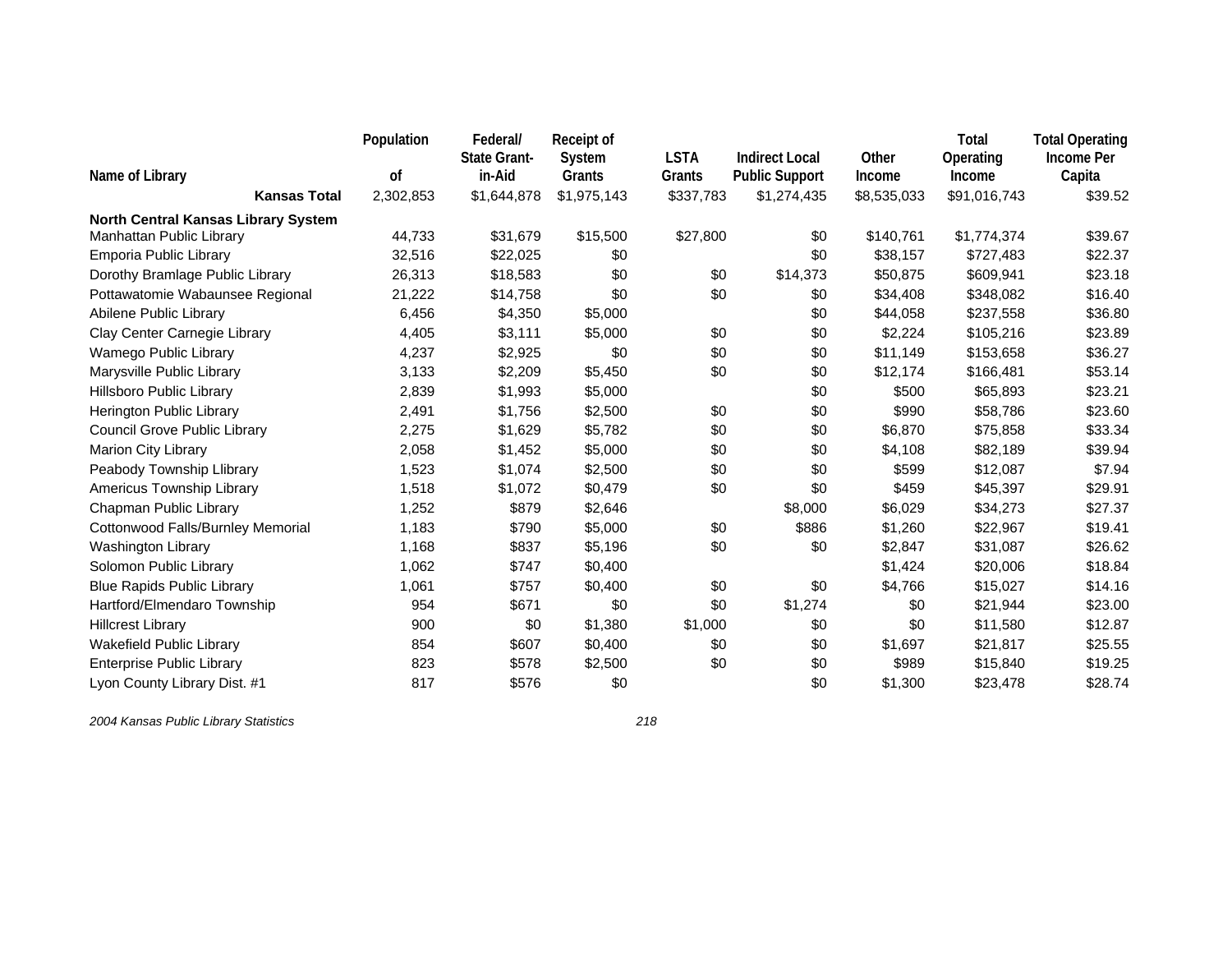|                                     | Population | Federal/<br><b>State Grant-</b> | Receipt of<br>System | LSTA      | <b>Indirect Local</b> | Other       | Total<br>Operating | <b>Total Operating</b><br>Income Per |
|-------------------------------------|------------|---------------------------------|----------------------|-----------|-----------------------|-------------|--------------------|--------------------------------------|
| Name of Library                     | οf         | in-Aid                          | Grants               | Grants    | <b>Public Support</b> | Income      | <b>Income</b>      | Capita                               |
| <b>Kansas Total</b>                 | 2,302,853  | \$1,644,878                     | \$1,975,143          | \$337,783 | \$1,274,435           | \$8,535,033 | \$91,016,743       | \$39.52                              |
| North Central Kansas Library System |            |                                 |                      |           |                       |             |                    |                                      |
| <b>Frankfort City Library</b>       | 817        | \$578                           | \$2,500              | \$0       | \$0                   | \$10,034    | \$32,530           | \$39.82                              |
| Florence Public Library             | 667        | \$467                           | \$0,400              | \$0       | \$0                   | \$2,464     | \$13,550           | \$20.31                              |
| Waterville Public Library           | 646        | \$457                           | \$0,425              | \$0       | \$55                  | \$5,271     | \$11,423           | \$17.68                              |
| Hanover Public                      | 605        | \$438                           | \$2,500              | \$0       | \$1,566               | \$180       | \$17,590           | \$29.07                              |
| Goessel Public Library              | 557        | \$391                           | \$0,533              | \$0       | \$1,176               | \$930       | \$21,302           | \$38.24                              |
| <b>Clifton Public Library</b>       | 520        | \$376                           | \$0,400              | \$1,000   | \$0                   | \$1,000     | \$7,786            | \$14.97                              |
| <b>Whitecity Public Library</b>     | 497        | \$357                           | \$0,400              | \$0       | \$0                   | \$2,000     | \$6,938            | \$13.96                              |
| Leonardville City Library           | 439        | \$307                           | \$0,400              | \$0       | \$0                   | \$3,380     | \$7,992            | \$18.21                              |
| <b>Axtell Public Library</b>        | 433        | \$304                           | \$0                  | \$0       | \$0                   | \$0         | \$4,779            | \$11.04                              |
| <b>Hope Community Library</b>       | 367        | \$400                           | \$0,400              | \$0       | \$0                   | \$500       | \$5,903            | \$16.08                              |
| Elm Creek Township Library          | 364        | \$259                           | \$0                  | \$0       | \$0                   | \$130       | \$5,889            | \$16.18                              |
| Dwight Public Library               | 331        | \$235                           | \$0,400              | \$0       | \$0                   | \$418       | \$3,218            | \$9.72                               |
| Agra/F Lee Doctor Library           | 290        | \$212                           | \$1,330              | \$0       | \$4,214               | \$0         | \$7,168            | \$24.72                              |
| <b>Burns Public Library</b>         | 278        | \$187                           | \$0,400              | \$0       | \$1,500               | \$0         | \$3,987            | \$14.34                              |
| Summerfield Public Library          | 206        | \$150                           | \$0,400              | \$0       | \$0                   | \$0         | \$1,200            | \$5.83                               |
| Vermillion Public Library           | 101        | \$72                            | \$0,400              | \$0       | \$0                   | \$1,309     | \$3,107            | \$30.76                              |
| <b>System Total</b>                 | 172,911    | \$120,248                       | \$81,021             | \$29,800  | \$33,044              | \$395,260   | \$4,835,384        | \$27.96                              |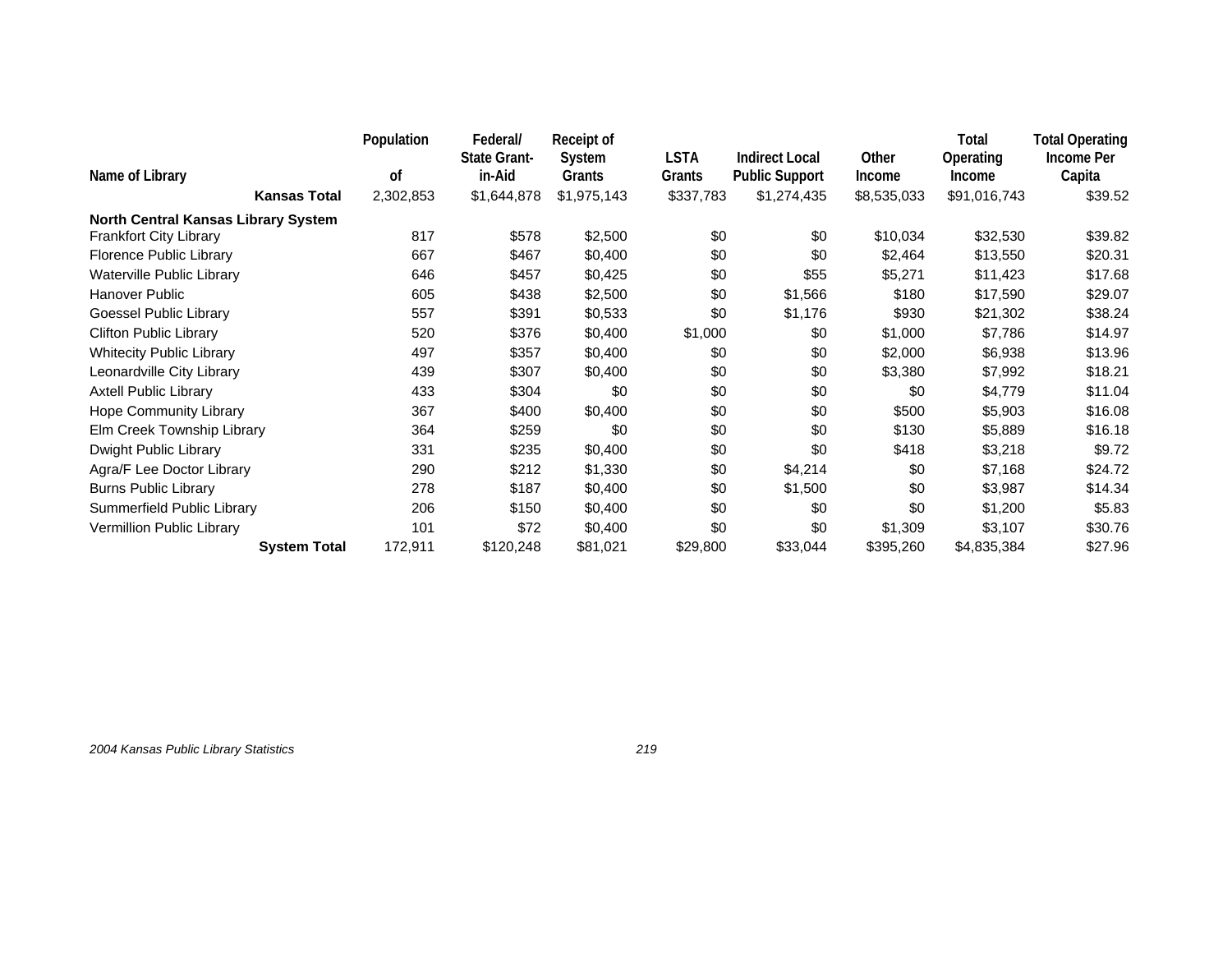|                                          | Population | Federal/<br><b>State Grant-</b> | <b>Receipt of</b><br>System | <b>LSTA</b> | <b>Indirect Local</b> | Other       | Total<br>Operating | <b>Total Operating</b><br>Income Per |
|------------------------------------------|------------|---------------------------------|-----------------------------|-------------|-----------------------|-------------|--------------------|--------------------------------------|
| Name of Library                          | οf         | in-Aid                          | Grants                      | Grants      | <b>Public Support</b> | Income      | Income             | Capita                               |
| <b>Kansas Total</b>                      | 2,302,853  | \$1,644,878                     | \$1,975,143                 | \$337,783   | \$1,274,435           | \$8,535,033 | \$91,016,743       | \$39.52                              |
| <b>Northeast Kansas Library System</b>   |            |                                 |                             |             |                       |             |                    |                                      |
| Johnson County Library                   | 381,237    | \$263,952                       | \$99,514                    | \$0         |                       | \$1,350,988 | \$17,186,900       | \$45.08                              |
| Topeka & Shawnee County Public Library   | 167,063    | \$119,142                       | \$18,000                    | \$175,525   | \$0                   | \$1,296,516 | \$16,121,692       | \$96.50                              |
| Kansas City, Kansas Public Library       | 150,316    | \$106,651                       | \$0                         | \$70,906    | \$0                   | \$433,347   | \$7,439,159        | \$49.49                              |
| <b>Olathe Public Library</b>             | 105,274    | \$71,358                        | \$8,226                     | \$0         | \$118,338             | \$160,613   | \$3,219,346        | \$30.58                              |
| Lawrence Public Library                  | 82,120     | \$85,220                        | \$59,575                    | \$0         | \$0                   | \$233,461   | \$2,445,256        | \$29.78                              |
| Leavenworth Public Library               | 35,211     | \$33,141                        | \$25,500                    | \$0         | \$0                   | \$52,983    | \$877,960          | \$24.93                              |
| Ottawa Library                           | 12,031     | \$8,428                         | \$18,915                    | \$0         | \$20,116              | \$27,456    | \$621,224          | \$51.64                              |
| <b>Atchison Library</b>                  | 10,111     | \$7,111                         | \$17,325                    | \$0         | \$1,795               | \$41,783    | \$396,223          | \$39.19                              |
| Lansing Community Library                | 10,032     | \$6,703                         | \$14,450                    | \$1,000     | \$0                   | \$4,259     | \$48,966           | \$4.88                               |
| Library District #1, Miami County        | 8,300      | \$0                             | \$17,983                    | \$0         | \$0                   | \$15,920    | \$396,766          | \$47.80                              |
| Library District #1, Doniphan County     | 7,692      | \$5,455                         | \$17,529                    | \$0         | \$0                   | \$6,712     | \$264,101          | \$34.33                              |
| Basehor Community Library, Dist. #2, Lv. | 6,850      | \$4,820                         | \$17,625                    | \$0         | \$3,617               | \$2,120     | \$275,364          | \$40.20                              |
| <b>Bonner Springs City Library</b>       | 6,777      | \$4,928                         | \$0                         | \$0         | \$0                   | \$15,415    | \$263,996          | \$38.95                              |
| Eudora Public Library                    | 6,232      | \$4,306                         | \$11,700                    | \$0         |                       | \$607       | \$103,806          | \$16.66                              |
| Paola Free Library                       | 5,065      | \$3,552                         | \$17,325                    | \$0         | \$13,000              | \$4,366     | \$214,275          | \$42.31                              |
| Osawatomie Public Library                | 4,595      | \$3,252                         | \$11,700                    | \$0         | \$0                   | \$1,277     | \$122,716          | \$26.71                              |
| <b>Baldwin City Library</b>              | 3,637      | \$3,518                         | \$11,205                    | \$0         | \$0                   | \$5,226     | \$116,117          | \$31.93                              |
| Beck-Bookman Library                     | 3,341      | \$2,323                         | \$15,300                    |             | \$1,750               | \$10,635    | \$120,615          | \$36.10                              |
| Hiawatha/Morrill Public Library          | 3,331      | \$2,335                         | \$18,325                    | \$0         | \$5,007               | \$90,444    | \$205,404          | \$61.66                              |
| Tonganoxie Public Library                | 3,317      | \$2,230                         | \$14,884                    | \$0         | \$1,549               | \$13,040    | \$199,667          | \$60.20                              |
| Osage City Public Library                | 2,954      | \$2,130                         | \$14,898                    | \$0         | \$4,842               | \$10,683    | \$105,132          | \$35.59                              |
| Meriden Community Library                | 2,742      | \$1,920                         | \$7,950                     | \$0         | \$0                   | \$754       | \$34,187           | \$12.47                              |
| Linwood Community Library Dist. # 1      | 2,734      | \$1,187                         | \$14,770                    | \$0         | \$0                   | \$6,511     | \$119,210          | \$43.60                              |
| Mary Cotton Public                       | 2,559      | \$1,796                         | \$15,214                    | \$0         | \$0                   | \$12,367    | \$99,541           | \$38.90                              |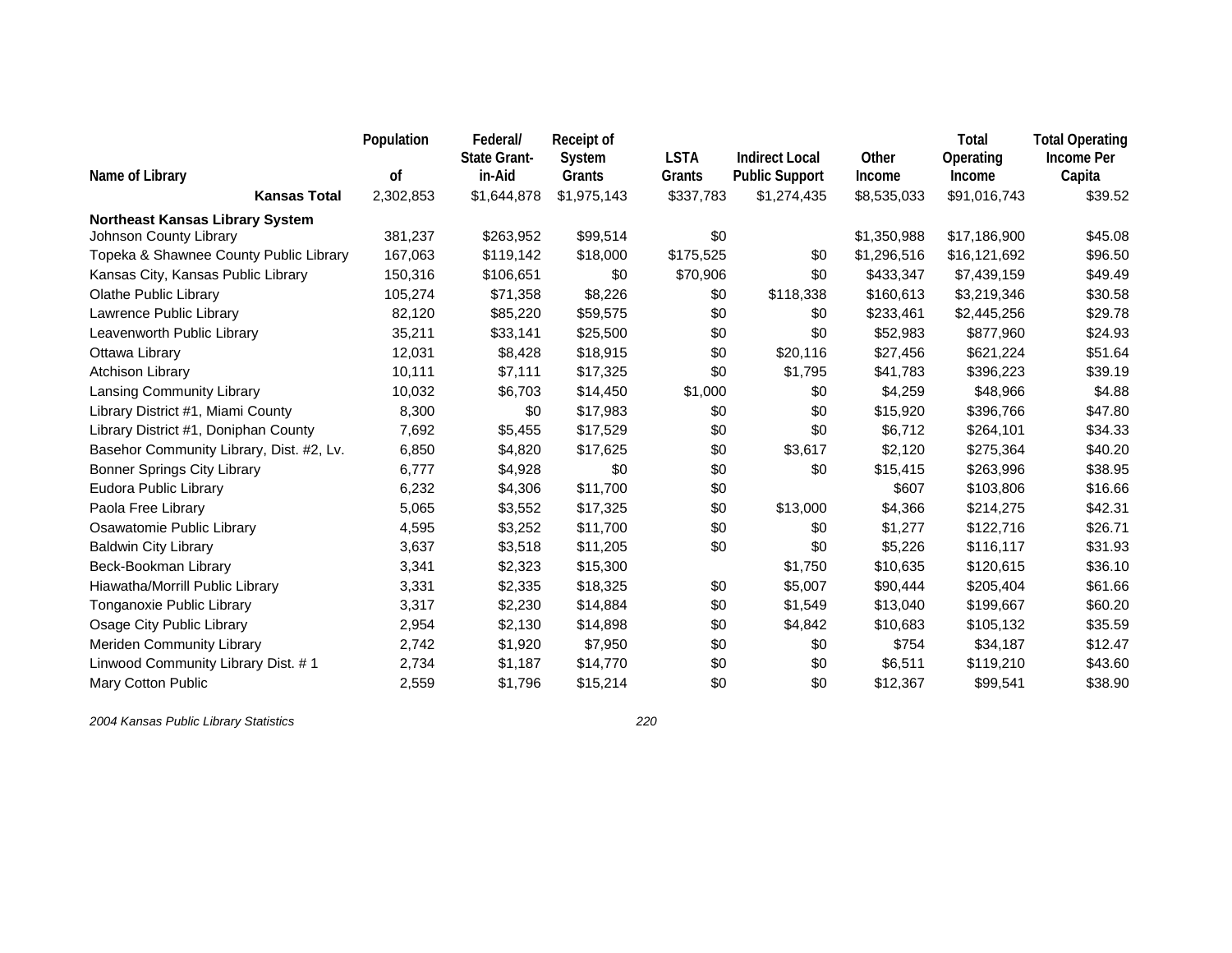|                                        | Population | Federal/<br><b>State Grant-</b> | Receipt of<br>System | <b>LSTA</b> | <b>Indirect Local</b> | Other       | Total<br>Operating | <b>Total Operating</b><br>Income Per |
|----------------------------------------|------------|---------------------------------|----------------------|-------------|-----------------------|-------------|--------------------|--------------------------------------|
| Name of Library                        | οf         | in-Aid                          | Grants               | Grants      | <b>Public Support</b> | Income      | Income             | Capita                               |
| <b>Kansas Total</b>                    | 2,302,853  | \$1,644,878                     | \$1,975,143          | \$337,783   | \$1,274,435           | \$8,535,033 | \$91,016,743       | \$39.52                              |
| <b>Northeast Kansas Library System</b> |            |                                 |                      |             |                       |             |                    |                                      |
| Oskaloosa Public Library               | 2,182      | \$1,528                         | \$11,906             | \$0         | \$0                   | \$1,230     | \$50,881           | \$23.32                              |
| Seneca Free Library                    | 2,084      | \$1,461                         | \$14,450             | \$0         | \$0                   | \$6,228     | \$100,139          | \$48.05                              |
| Delaware Township Library              | 2,068      | \$1,445                         | \$11,700             | \$0         | \$0                   | \$2,779     | \$47,798           | \$23.11                              |
| Silver Lake Library                    | 1,993      | \$0                             | \$0                  | \$0         | \$0                   | \$22,683    | \$65,844           | \$33.04                              |
| Horton Public Library                  | 1,883      | \$1,338                         | \$11,700             |             |                       | \$11,141    | \$55,679           | \$29.57                              |
| Rossville Community Library            | 1,846      | \$1,265                         | \$0                  | \$0         | \$0                   | \$17,116    | \$52,519           | \$28.45                              |
| Lyndon Carnegie Library                | 1,628      | \$1,083                         | \$11,500             | \$3,000     | \$250                 | \$3,562     | \$61,888           | \$38.01                              |
| <b>Wellsville City Library</b>         | 1,595      | \$1,114                         | \$12,688             | \$0         | \$284                 | \$10,835    | \$65,414           | \$41.01                              |
| Carbondale City Library                | 1,439      | \$1,033                         | \$7,950              | \$0         | \$801                 | \$3,090     | \$28,325           | \$19.68                              |
| Winchester Public Library              | 1,287      | \$894                           | \$12,424             | \$3,000     | \$5,200               | \$2,822     | \$36,892           | \$28.67                              |
| <b>Burlingame Community Library</b>    | 997        | \$713                           | \$11,700             | \$0         | \$1,500               | \$8,343     | \$41,634           | \$41.76                              |
| Nortonville Public Library             | 971        | \$679                           | \$13,898             | \$5,000     | \$4,515               | \$5,329     | \$43,267           | \$44.56                              |
| Overbrook Public Library               | 960        | \$684                           | \$12,175             | \$0         | \$2,634               | \$3,987     | \$48,528           | \$50.55                              |
| <b>Mclouth Public Library</b>          | 855        | \$4,606                         | \$7,375              | \$0         |                       | \$223       | \$20,360           | \$23.81                              |
| Effingham Community Library            | 585        | \$412                           | \$7,950              | \$0         | \$3,523               | \$1,730     | \$18,179           | \$31.08                              |
| Barnes Reading Room                    | 530        | \$374                           | \$5,450              | \$0         | \$6,919               | \$0         | \$17,398           | \$32.83                              |
| Richmond Public Library                | 518        | \$362                           | \$7,900              | \$0         | \$264                 | \$5,400     | \$21,809           | \$42.10                              |
| Centralia Coim, Munity Library         | 512        | \$361                           | \$8,899              | \$3,000     | \$2,292               | \$877       | \$23,206           | \$45.32                              |
| Wetmore Public Library                 | 357        | \$249                           | \$5,450              | \$0         | \$6,346               | \$5,000     | \$23,132           | \$64.80                              |
| <b>Bern Community Library</b>          | 201        | \$318                           | \$8,364              | \$0         | \$0                   | \$6,498     | \$32,152           | \$159.96                             |
| Corning City Library                   | 167        | \$115                           | \$5,450              | \$0         | \$2,900               | \$4,602     | \$16,304           | \$97.63                              |
| <b>System Total</b>                    | 1,048,179  | \$765,492                       | \$656,842            | \$261,431   | \$207,442             | \$3,920,958 | \$51,868,971       | \$49.48                              |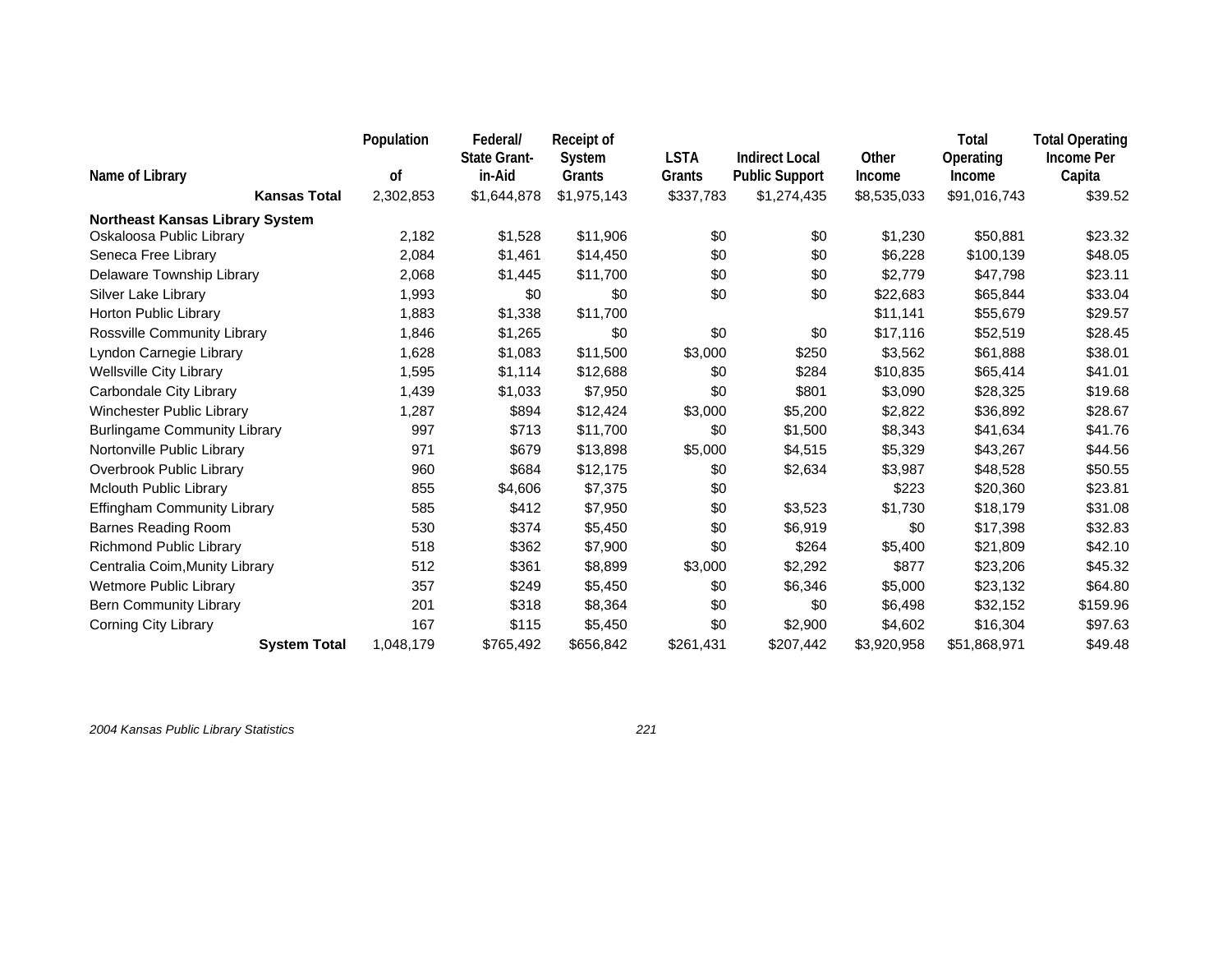| Name of Library                        | Population<br>οf | Federal/<br><b>State Grant-</b><br>in-Aid | Receipt of<br>System<br>Grants | <b>LSTA</b><br>Grants | <b>Indirect Local</b><br><b>Public Support</b> | Other<br>Income | Total<br>Operating<br>Income | <b>Total Operating</b><br><b>Income Per</b><br>Capita |
|----------------------------------------|------------------|-------------------------------------------|--------------------------------|-----------------------|------------------------------------------------|-----------------|------------------------------|-------------------------------------------------------|
| <b>Kansas Total</b>                    | 2,302,853        | \$1,644,878                               | \$1,975,143                    | \$337,783             | \$1,274,435                                    | \$8,535,033     | \$91,016,743                 | \$39.52                                               |
| <b>Northwest Kansas Library System</b> |                  |                                           |                                |                       |                                                |                 |                              |                                                       |
| Colby/Pioneer Memorial Library         | 5,244            | \$3,774                                   | \$4,258                        | \$0                   | \$0                                            | \$20,375        | \$212,082                    | \$40.44                                               |
| Goodland Public Library                | 4,589            | \$3,292                                   | \$3,300                        | \$3,800               | \$0                                            | \$14.760        | \$162,972                    | \$35.51                                               |
| Norton Public Library                  | 2,901            | \$2,080                                   | \$3,300                        | \$0                   | \$20,000                                       | \$16,604        | \$138,980                    | \$47.91                                               |
| <b>Atwood Public Library</b>           | 2,843            | \$2,031                                   | \$0                            | \$0                   | \$3,328                                        | \$24,562        | \$64,450                     | \$22.67                                               |
| <b>Graham County Public Library</b>    | 2,808            | \$2,003                                   | \$0                            | \$0                   | \$0                                            | \$4,739         | \$100,542                    | \$35.81                                               |
| Sheridan County Public Library         | 2,662            | \$1,970                                   | \$2,300                        | \$2,600               | \$2,752                                        | \$14,135        | \$70,666                     | \$26.55                                               |
| Oakley Public Library                  | 2,029            | \$1,501                                   | \$2,300                        | \$0                   | \$10,102                                       | \$6,123         | \$117,487                    | \$57.90                                               |
| <b>Oberlin City Library</b>            | 1,884            | \$1,374                                   | \$2,605                        | \$0                   | \$15,446                                       | \$4,197         | \$51,865                     | \$27.53                                               |
| Wakeeney Public Library                | 1,800            | \$1,281                                   | \$2,300                        | \$0                   | \$0                                            | \$8,666         | \$70,704                     | \$39.28                                               |
| St. Francis Public Library             | 1,390            | \$1,035                                   | \$2,379                        | \$0                   | \$0                                            | \$7,241         | \$41,228                     | \$29.66                                               |
| Jay Johnson Public Library             | 901              | \$653                                     | \$2,302                        | \$0                   | \$4,200                                        | \$3,361         | \$58,516                     | \$64.95                                               |
| Sharon Springs Public Library          | 799              | \$562                                     | \$1,942                        | \$0                   | \$0                                            | \$1,159         | \$20,185                     | \$25.26                                               |
| Almena City Library                    | 460              | \$328                                     | \$1,120                        | \$0                   | \$579                                          | \$935           | \$7,578                      | \$16.47                                               |
| <b>Bird City Public Library</b>        | 444              | \$322                                     | \$1,270                        |                       |                                                | \$2,877         | \$15,861                     | \$35.72                                               |
| Grinnell/Moore Family Library          | 314              | \$227                                     | \$1,050                        | \$0                   | \$9                                            | \$4,748         | \$9,853                      | \$31.38                                               |
| <b>Grainfield City Library</b>         | 313              | \$230                                     | \$1,324                        | \$0                   | \$0                                            | \$708           | \$5,216                      | \$16.66                                               |
| Lenora Public Library                  | 300              | \$215                                     | \$1,325                        | \$0                   | \$0                                            | \$1,015         | \$6,822                      | \$22.74                                               |
| Selden Public Library                  | 190              | \$0                                       | \$0                            | \$0                   | \$1,609                                        | \$0             | \$3,752                      | \$19.75                                               |
| Norcatur Public Library                | 161              | \$117                                     | \$1,050                        | \$0                   | \$0                                            | \$0             | \$2,717                      | \$16.88                                               |
| Jennings City Library                  | 135              | \$99                                      | \$1,050                        | \$0                   | \$0                                            | \$2,995         | \$6,641                      | \$49.19                                               |
| Gove City Library                      | 99               | \$72                                      | \$1,050                        | \$0                   | \$0                                            | \$2,658         | \$4,389                      | \$44.33                                               |
| <b>System Total</b>                    | 32,266           | \$23,166                                  | \$36,225                       | \$6,400               | \$58,025                                       | \$141,858       | \$1,172,506                  | \$36.34                                               |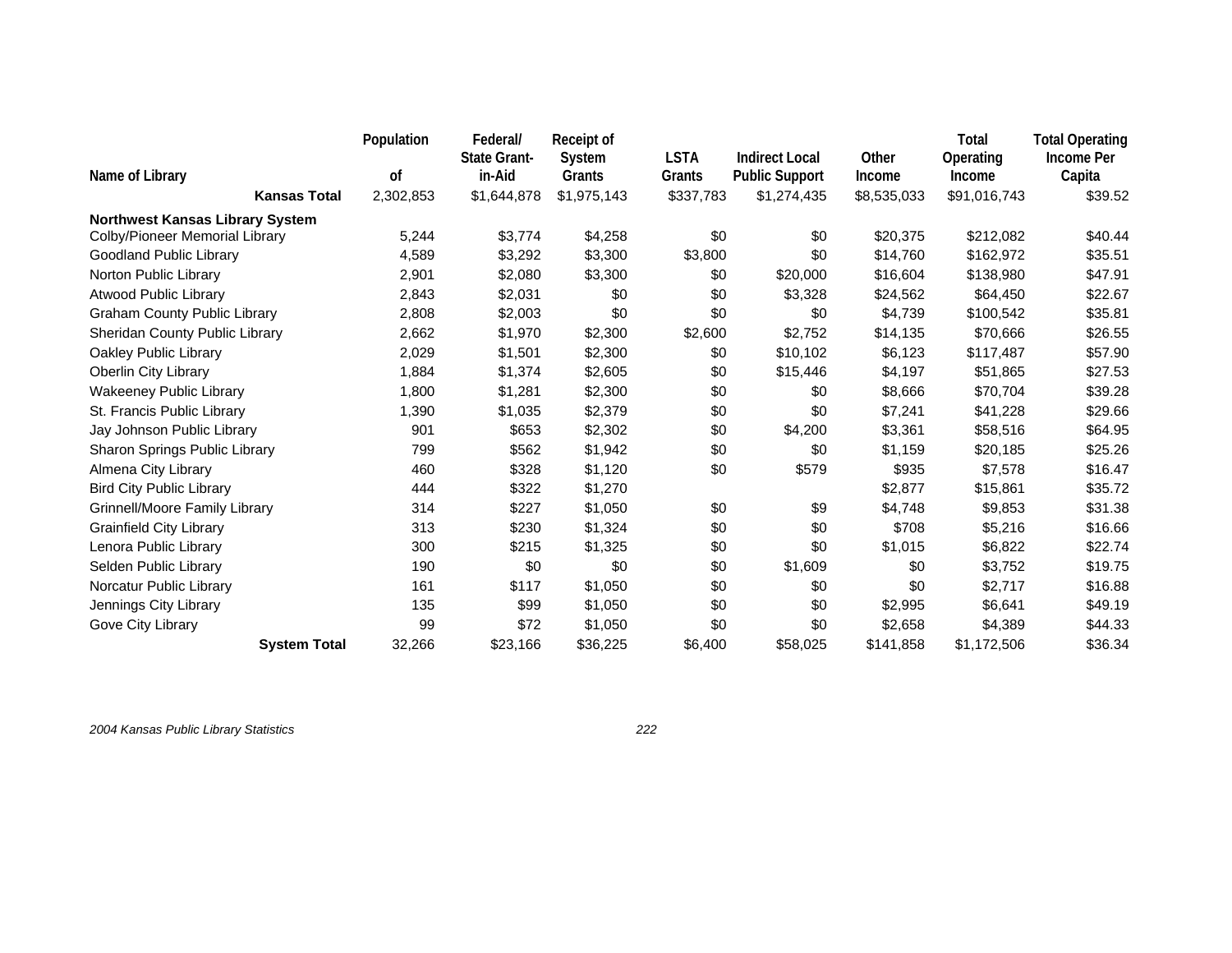|                                     | Population | Federal/<br><b>State Grant-</b> | <b>Receipt of</b><br>System | <b>LSTA</b> | <b>Indirect Local</b> | Other       | Total<br>Operating | <b>Total Operating</b><br><b>Income Per</b> |
|-------------------------------------|------------|---------------------------------|-----------------------------|-------------|-----------------------|-------------|--------------------|---------------------------------------------|
| Name of Library                     | οf         | in-Aid                          | Grants                      | Grants      | <b>Public Support</b> | Income      | Income             | Capita                                      |
| <b>Kansas Total</b>                 | 2,302,853  | \$1,644,878                     | \$1,975,143                 | \$337,783   | \$1,274,435           | \$8,535,033 | \$91,016,743       | \$39.52                                     |
| South Central Kansas Library System |            |                                 |                             |             |                       |             |                    |                                             |
| Wichita Public Library              | 354,617    | \$249,882                       | \$98,753                    | \$950       | \$508,888             | \$917,726   | \$7,574,060        | \$21.36                                     |
| Hutchison Public Library            | 40,783     | \$28,667                        | \$67,304                    |             | \$0                   | \$500,685   | \$2,023,674        | \$49.62                                     |
| Derby Public Library                | 19,200     | \$13,304                        | \$20,945                    | \$350       | \$25,184              | \$114,083   | \$712,519          | \$37.11                                     |
| Newton Public Library               | 17,977     | \$12,604                        | \$19,945                    | \$0         | \$0                   | \$60,106    | \$654,729          | \$36.42                                     |
| Mcpherson Public Library            | 13,731     | \$9,692                         | \$17,525                    | \$0         | \$0                   | \$30,764    | \$564,018          | \$41.08                                     |
| <b>Bradford Memorial Library</b>    | 12,686     | \$8,914                         | \$16,276                    | \$0         | \$0                   | \$52,548    | \$364,642          | \$28.74                                     |
| <b>Winfield Public Library</b>      | 12,016     | \$8,594                         | \$17,770                    | \$0         | \$0                   | \$15,190    | \$426,066          | \$35.46                                     |
| Arkansas City Public Library        | 11,788     | \$8,474                         | \$14,839                    |             | \$0                   | \$15,059    | \$352,700          | \$29.92                                     |
| Haysville Community Library         | 9,545      | \$6,560                         | \$3,655                     | \$1,292     | \$11,434              | \$60,000    | \$358,993          | \$37.61                                     |
| <b>Pratt Public Library</b>         | 9,437      | \$6,712                         | \$0                         | \$0         | \$0                   | \$47,041    | \$196,063          | \$20.78                                     |
| Augusta Public Library              | 8,486      | \$5,976                         | \$9,462                     | \$4,373     | \$15,000              | \$8,000     | \$262,532          | \$30.94                                     |
| <b>Wellington Public</b>            | 8,299      | \$5,842                         | \$9,145                     | \$0         | \$0                   | \$21,428    | \$208,415          | \$25.11                                     |
| Andover Public Library              | 8,222      | \$5,453                         | \$11,487                    | \$0         | \$0                   | \$25,594    | \$254,234          | \$30.92                                     |
| Park City Community Public Library  | 6,877      | \$4,507                         | \$6,636                     | \$1,000     | \$600                 | \$3,170     | \$134,073          | \$19.50                                     |
| Mulvane Public Library              | 5,536      | \$3,862                         | \$8,850                     | \$400       | \$0                   | \$7,157     | \$136,833          | \$24.72                                     |
| Edna Buschow Memorial Library       | 5,167      | \$3,524                         | \$9,848                     | \$0         | \$7,924               | \$6,344     | \$178,046          | \$34.46                                     |
| <b>Hesston Public Library</b>       | 3,614      | \$2,519                         | \$9,127                     |             | \$34,522              | \$8,838     | \$160,508          | \$44.41                                     |
| Lyons Public Library                | 3,565      | \$2,537                         | \$7,612                     | \$0         | \$0                   | \$14,052    | \$79,882           | \$22.41                                     |
| <b>Lindsborg Community Library</b>  | 3,290      | \$2,319                         | \$6,882                     | \$0         | \$0                   | \$3,990     | \$48,570           | \$14.76                                     |
| Kingman Carnegie Library            | 3,270      | \$2,291                         | \$8,673                     | \$0         | \$0                   | \$24,062    | \$142,626          | \$43.62                                     |
| Kiowa County Library                | 3,152      | \$2,186                         | \$0                         | \$0         | \$0                   | \$0         | \$59,059           | \$18.74                                     |
| <b>Goddard Public Library</b>       | 2,932      | \$1,858                         | \$7,459                     | \$350       | \$3,600               | \$5,100     | \$72,117           | \$24.60                                     |
| Douglass Public Library             | 2,611      | \$1,836                         | \$8,278                     | \$0         | \$0                   | \$6,915     | \$65,541           | \$25.10                                     |
| <b>Sterling Free Public Library</b> | 2,568      | \$1,823                         | \$6,205                     | \$0         | \$2,000               | \$15,172    | \$64,280           | \$25.03                                     |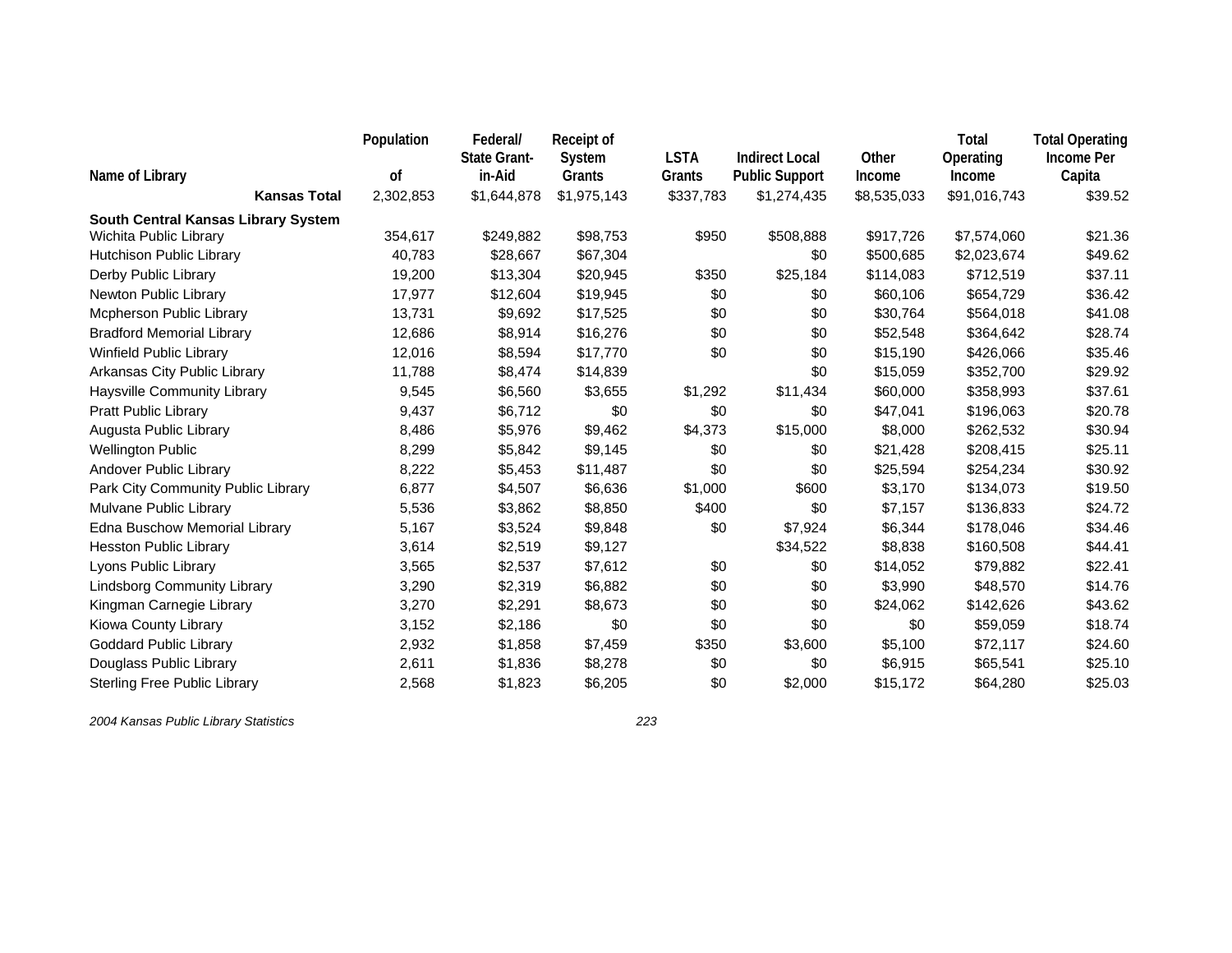|                                     | Population | Federal/<br><b>State Grant-</b> | <b>Receipt of</b><br>System | <b>LSTA</b> | <b>Indirect Local</b> | Other       | <b>Total</b><br>Operating | <b>Total Operating</b><br><b>Income Per</b> |
|-------------------------------------|------------|---------------------------------|-----------------------------|-------------|-----------------------|-------------|---------------------------|---------------------------------------------|
| Name of Library                     | of         | in-Aid                          | Grants                      | Grants      | <b>Public Support</b> | Income      | Income                    | Capita                                      |
| <b>Kansas Total</b>                 | 2,302,853  | \$1,644,878                     | \$1,975,143                 | \$337,783   | \$1,274,435           | \$8,535,033 | \$91,016,743              | \$39.52                                     |
| South Central Kansas Library System |            |                                 |                             |             |                       |             |                           |                                             |
| <b>Cheney Public Library</b>        | 2,492      | \$1.745                         | \$4,889                     | \$0         | \$3,696               | \$2,300     | \$51,126                  | \$20.52                                     |
| Anthony Public Library              | 2,308      | \$1,651                         | \$6,560                     | \$0         | \$0                   | \$38,666    | \$96,876                  | \$41.97                                     |
| <b>Colwich Community Library</b>    | 2,249      | \$1,571                         | \$5,166                     | \$0         | \$14,199              | \$2,521     | \$69,166                  | \$30.75                                     |
| <b>Clearwater Public Library</b>    | 2,202      | \$1,570                         | \$4,345                     |             | \$0                   | \$7,266     | \$69,756                  | \$31.68                                     |
| Lincoln Library                     | 2,067      | \$1,450                         | \$4,680                     | \$0         | \$0                   | \$6,653     | \$86,303                  | \$41.75                                     |
| <b>Halstead Public Library</b>      | 1,888      | \$2,654                         | \$3,701                     | \$0         | \$1,475               | \$3,413     | \$81,601                  | \$43.22                                     |
| Belle Plaine Public Library         | 1,654      | \$1,177                         | \$4,979                     | \$0         | \$3,626               | \$361       | \$31,744                  | \$19.19                                     |
| Moundridge Public Library           | 1,645      | \$1,108                         | \$6,136                     | \$0         | \$0                   | \$1,378     | \$47,622                  | \$28.95                                     |
| Sedgwick/Lillian Tear               | 1,637      | \$1,144                         | \$4,591                     | \$0         | \$2,402               | \$3,403     | \$50,529                  | \$30.87                                     |
| Harper Public Library               | 1,498      | \$1,059                         | \$5,169                     | \$0         | \$0                   | \$8,744     | \$31,972                  | \$21.34                                     |
| <b>Andale District Library</b>      | 1,429      | \$990                           | \$4,430                     | \$0         | \$0                   | \$1,650     | \$26,349                  | \$18.44                                     |
| Towanda Public Library              | 1,338      | \$942                           | \$7,684                     | \$0         | \$3,525               | \$1,024     | \$35,141                  | \$26.26                                     |
| <b>Buhler Public Library</b>        | 1,336      | \$939                           | \$4,565                     | \$0         | \$13,853              | \$2,277     | \$40,175                  | \$30.07                                     |
| Conway Springs City Library         | 1,277      | \$911                           | \$5,244                     | \$0         | \$884                 | \$737       | \$23,689                  | \$18.55                                     |
| Ida Long Goodman Memorial Library   | 1,249      | \$896                           | \$5,593                     | \$0         | \$747                 | \$30,055    | \$48,544                  | \$38.87                                     |
| Caldwell Carnegie Library           | 1,224      | \$874                           | \$4,659                     | \$0         | \$0                   | \$2,248     | \$25,391                  | \$20.74                                     |
| Inman Public Library                | 1,194      | \$0                             | \$4,926                     | \$0         | \$0                   | \$437       | \$26,155                  | \$21.91                                     |
| Nickerson Public Library            | 1,183      | \$835                           | \$4,574                     | \$0         | \$0                   | \$1,620     | \$20,923                  | \$17.69                                     |
| Haven Public Library                | 1,170      | \$820                           | \$5,121                     | \$0         | \$0                   | \$32,184    | \$51,249                  | \$43.80                                     |
| <b>Oxford Public Library</b>        | 1,134      | \$807                           | \$4,805                     | \$0         | \$3,717               | \$780       | \$32,178                  | \$28.38                                     |
| Mt. Hope Public Library             | 1,125      | \$791                           | \$4,392                     | \$0         | \$0                   | \$4,085     | \$32,040                  | \$28.48                                     |
| Nora E. Larabee Memorial Library    | 1,097      | \$788                           | \$6,252                     | \$0         | \$505                 | \$39        | \$23,584                  | \$21.50                                     |
| Canton Township                     | 1,073      | \$747                           | \$4,400                     |             |                       |             | \$10,947                  | \$10.20                                     |
| Kiowa Public Library                | 989        | \$707                           | \$5,150                     | \$0         | \$500                 | \$0         | \$21,095                  | \$21.33                                     |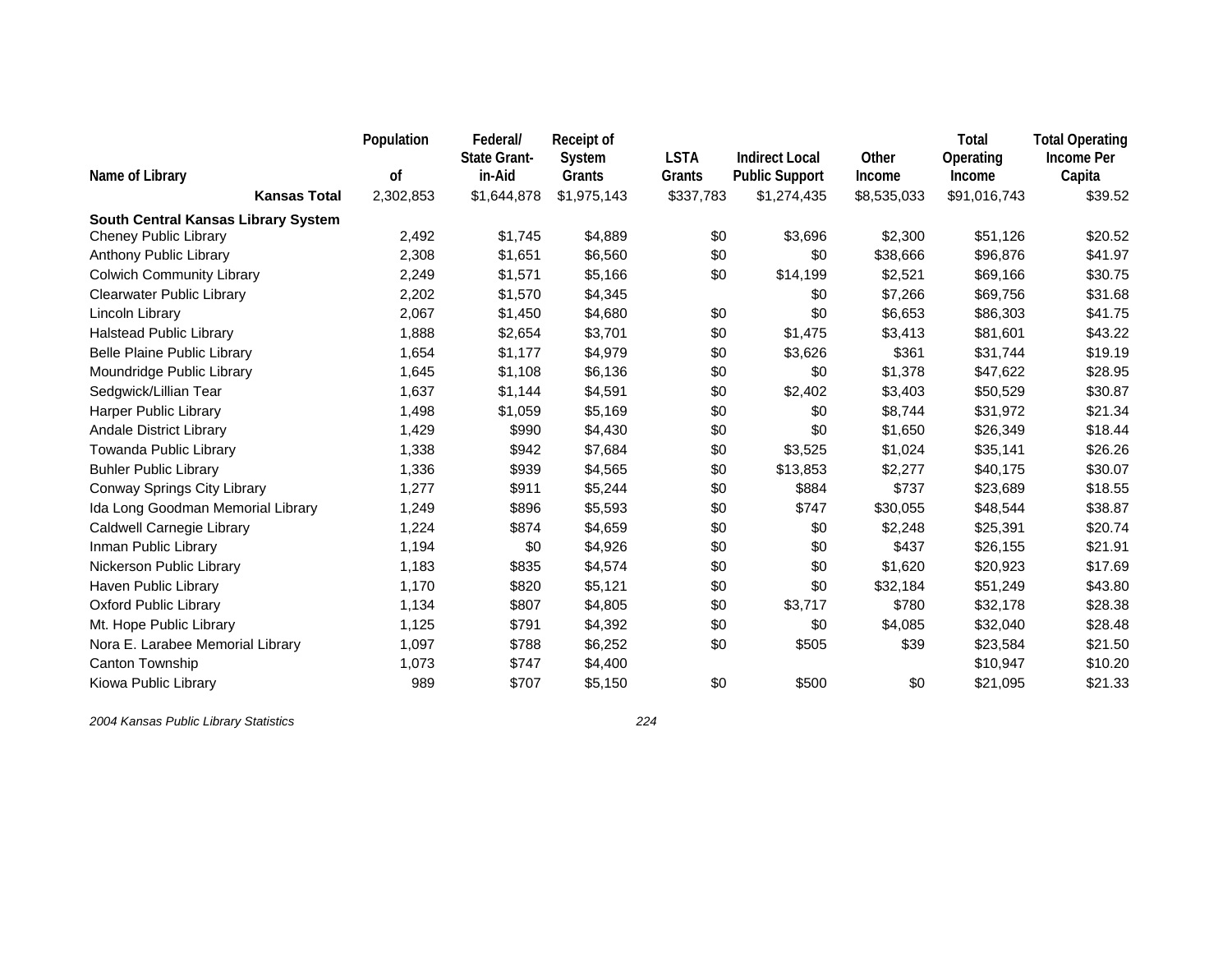|                                     | Population | Federal/<br><b>State Grant-</b> | <b>Receipt of</b><br>System | <b>LSTA</b> | <b>Indirect Local</b> | Other       | Total<br>Operating | <b>Total Operating</b><br><b>Income Per</b> |
|-------------------------------------|------------|---------------------------------|-----------------------------|-------------|-----------------------|-------------|--------------------|---------------------------------------------|
| Name of Library                     | οf         | in-Aid                          | Grants                      | Grants      | <b>Public Support</b> | Income      | Income             | Capita                                      |
| <b>Kansas Total</b>                 | 2,302,853  | \$1,644,878                     | \$1,975,143                 | \$337,783   | \$1,274,435           | \$8,535,033 | \$91,016,743       | \$39.52                                     |
| South Central Kansas Library System |            |                                 |                             |             |                       |             |                    |                                             |
| Ruth Dole Memorial Library          | 921        | \$652                           | \$3,968                     | \$0         | \$0                   | \$2,122     | \$18,142           | \$19.70                                     |
| Garden Plain Community Library      | 807        | \$569                           | \$3,729                     | \$0         | \$0                   | \$0         | \$8,740            | \$10.83                                     |
| <b>Udall Public Library</b>         | 789        | \$564                           | \$3,789                     | \$0         | \$0                   | \$0         | \$12,288           | \$15.57                                     |
| Marquette Community Library         | 750        | \$537                           | \$3,725                     | \$0         | \$0                   | \$529       | \$16,277           | \$21.70                                     |
| Little River Community Library      | 723        | \$507                           | \$3,650                     | \$0         | \$0                   | \$1,000     | \$18,186           | \$25.15                                     |
| Argonia/Dixon Township Library      | 712        | \$507                           | \$3,948                     | \$0         | \$0                   | \$487       | \$13,292           | \$18.67                                     |
| Potwin Public Library               | 651        | \$459                           | \$3,652                     | \$0         | \$0                   | \$868       | \$10,955           | \$16.83                                     |
| Leon Public Library                 | 646        | \$452                           | \$3,662                     | \$0         | \$0                   | \$0         | \$6,963            | \$10.78                                     |
| <b>Whitewater Memorial Library</b>  | 636        | \$452                           | \$16,370                    | \$0         | \$11,669              | \$6,056     | \$43,763           | \$68.81                                     |
| <b>Attica City Library</b>          | 609        | \$431                           | \$3,800                     | \$583       | \$9,621               | \$682       | \$17,314           | \$28.43                                     |
| Pretty Prairie Public Library       | 598        | \$423                           | \$4,362                     | \$0         | \$3,027               | \$605       | \$13,547           | \$22.65                                     |
| Viola Township                      | 590        | \$407                           | \$2,581                     | \$0         | \$0                   | \$163       | \$5,926            | \$10.04                                     |
| South Haven Township Library        | 576        | \$410                           | \$3,705                     | \$0         | \$1,490               | \$299       | \$9,554            | \$16.59                                     |
| Norwich Public                      | 535        | \$378                           | \$3,842                     | \$0         | \$0                   | \$15        | \$10,405           | \$19.45                                     |
| Macksville City Library             | 498        | \$350                           | \$1,600                     | \$0         | \$0                   | \$2,600     | \$7,586            | \$15.23                                     |
| Cunningham Public Library           | 490        | \$348                           | \$2,806                     | \$0         | \$0                   | \$3,458     | \$15,061           | \$30.74                                     |
| Arlington City Library              | 444        | \$309                           | \$2,000                     | \$0         | \$0                   | \$0         | \$9,721            | \$21.89                                     |
| <b>Turon Community Library</b>      | 432        | \$303                           | \$2,564                     | \$0         | \$4,000               | \$257       | \$15,001           | \$34.72                                     |
| Farmer Township Community Library   | 422        | \$300                           | \$1,265                     | \$0         | \$0                   | \$448       | \$8,330            | \$19.74                                     |
| <b>Walton Community Library</b>     | 298        | \$208                           | \$2,294                     | \$0         | \$500                 | \$0         | \$5,862            | \$19.67                                     |
| Sylvia Public Library               | 295        | \$206                           | \$2,631                     | \$0         | \$0                   | \$2,956     | \$9,163            | \$31.06                                     |
| Geneseo Public Library              | 268        | \$189                           | \$2,534                     | \$0         | \$0                   | \$1,085     | \$6,306            | \$23.53                                     |
| Partridge Public Library            | 265        | \$185                           | \$2,789                     | \$0         | \$0                   | \$196       | \$15,170           | \$57.25                                     |
| Zenda Public Library                | 206        | \$146                           | \$2,585                     | \$0         | \$0                   | \$1,298     | \$9,483            | \$46.03                                     |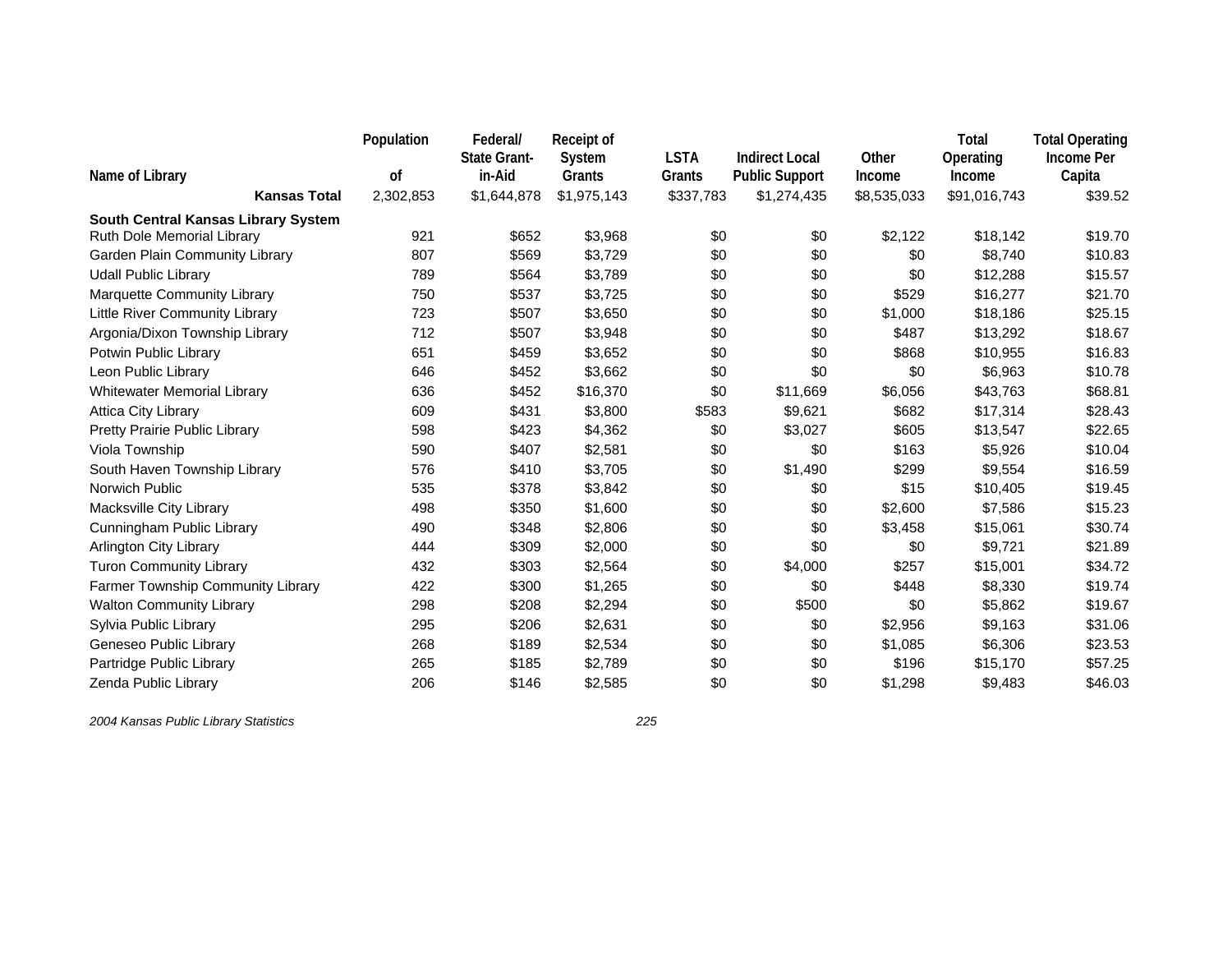|                                     |                     | <b>Population</b> | Federal/                      | Receipt of       |                |                                                |                        | Total                      | <b>Total Operating</b> |
|-------------------------------------|---------------------|-------------------|-------------------------------|------------------|----------------|------------------------------------------------|------------------------|----------------------------|------------------------|
| Name of Library                     |                     | οt                | <b>State Grant-</b><br>in-Aid | System<br>Grants | LSTA<br>Grants | <b>Indirect Local</b><br><b>Public Support</b> | Other<br><b>Income</b> | Operating<br><b>Income</b> | Income Per<br>Capita   |
|                                     | <b>Kansas Total</b> | 2,302,853         | \$1,644,878                   | \$1,975,143      | \$337,783      | \$1,274,435                                    | \$8,535,033            | \$91,016,743               | \$39.52                |
| South Central Kansas Library System |                     |                   |                               |                  |                |                                                |                        |                            |                        |
| Wisner Library                      |                     | 202               | \$141                         | \$2,530          | \$0            | \$0                                            | \$0                    | \$3.087                    | \$15.28                |
| Hardtner Public Library             |                     | 192               | \$136                         | \$3.531          |                | \$900                                          | \$2.742                | \$11.711                   | \$60.99                |
|                                     | <b>System Total</b> | 619,382           | \$435,681                     | \$602,599        | \$9,298        | \$689,488                                      | \$2,142,731            | \$16,450,168               | \$26.56                |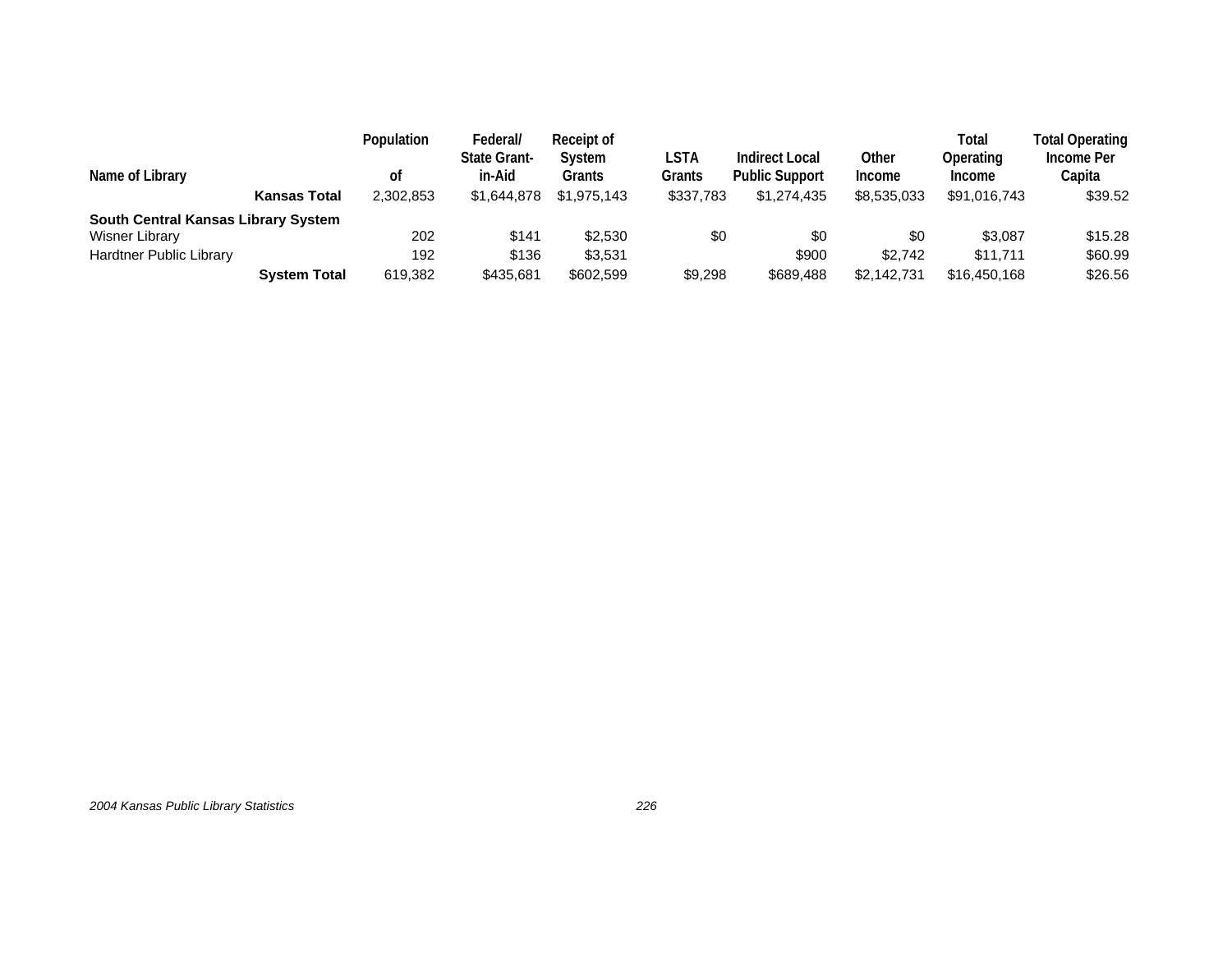|                                        | Population | Federal/<br><b>State Grant-</b> | <b>Receipt of</b><br>System | <b>LSTA</b> | <b>Indirect Local</b> | Other       | <b>Total</b><br>Operating | <b>Total Operating</b><br><b>Income Per</b> |
|----------------------------------------|------------|---------------------------------|-----------------------------|-------------|-----------------------|-------------|---------------------------|---------------------------------------------|
| Name of Library                        | οf         | in-Aid                          | Grants                      | Grants      | <b>Public Support</b> | Income      | Income                    | Capita                                      |
| <b>Kansas Total</b>                    | 2,302,853  | \$1,644,878                     | \$1,975,143                 | \$337,783   | \$1,274,435           | \$8,535,033 | \$91,016,743              | \$39.52                                     |
| <b>Southeast Kansas Library System</b> |            |                                 |                             |             |                       |             |                           |                                             |
| Pittsburg Public Library               | 19,276     | \$13,430                        | \$15,493                    | \$0         | \$18,892              | \$57,142    | \$680,000                 | \$35.28                                     |
| Independence Public Library            | 13,540     | \$9,527                         | \$1,600                     | \$0         | \$0                   | \$11,955    | \$303,869                 | \$22.44                                     |
| Parsons Public Library                 | 11,296     | \$7,943                         | \$10,356                    | \$0         | \$0                   | \$45,986    | \$325,285                 | \$28.80                                     |
| Coffeyville Public Library             | 10,472     | \$7,463                         | \$12,740                    | \$0         | \$2,500               | \$29,629    | \$298,431                 | \$28.50                                     |
| <b>Chanute Public Library</b>          | 9,053      | \$6,423                         | \$9,642                     | \$0         | \$0                   | \$34,409    | \$303,943                 | \$33.57                                     |
| <b>Coffey County Library</b>           | 8,815      | \$6,264                         | \$6,000                     | \$0         | \$0                   | \$18,231    | \$1,143,630               | \$129.74                                    |
| Fort Scott Public Library              | 8,065      | \$5,709                         | \$10,239                    | \$0         | \$0                   | \$10,374    | \$261,654                 | \$32.44                                     |
| Iola Public Library                    | 6,033      | \$4,290                         | \$10,243                    | \$0         | \$14,770              | \$34,736    | \$206,595                 | \$34.24                                     |
| Johnston Public Library                | 4,344      | \$3,101                         | \$6,798                     | \$0         | \$2,945               | \$647       | \$111,039                 | \$25.56                                     |
| <b>Garnett Public Library</b>          | 3,388      | \$2,374                         | \$6,497                     | \$0         | \$0                   | \$12,477    | \$106,120                 | \$31.32                                     |
| Columbus Public Library                | 3,286      | \$2,323                         | \$6,211                     | \$0         | \$0                   | \$1,500     | \$78,981                  | \$24.04                                     |
| Galena Public Library                  | 3,168      | \$2,212                         | \$5,000                     | \$0         | \$0                   | \$0         | \$65,611                  | \$20.71                                     |
| Eureka Carnegie Library                | 2,816      | \$2,032                         | \$8,376                     |             |                       | \$30,391    | \$115,799                 | \$41.12                                     |
| Neodesha/W.A. Rankin Memorial          | 2,734      | \$1,948                         | \$7,375                     | \$0         | \$9,097               | \$14,090    | \$87,835                  | \$32.13                                     |
| <b>Girard Public</b>                   | 2,734      | \$1,923                         | \$7,305                     | \$0         | \$24,764              | \$21,148    | \$217,338                 | \$79.49                                     |
| Fredonia Public Library                | 2,520      | \$1,792                         | \$9,944                     | \$0         | \$0                   | \$18,894    | \$59,528                  | \$23.62                                     |
| Cherryvale Public Library              | 2,292      | \$1,628                         | \$4,757                     | \$0         | \$7,176               | \$0         | \$33,047                  | \$14.42                                     |
| Caney City Library                     | 2,004      | \$1,430                         | \$4,886                     | \$0         | \$0                   | \$750       | \$48,353                  | \$24.13                                     |
| Oswego Public                          | 1,989      | \$1,404                         | \$4,440                     | \$0         | \$0                   | \$17,969    | \$40,313                  | \$20.27                                     |
| Linn County Library District #1        | 1,974      | \$1,376                         | \$2,168                     | \$0         | \$0                   | \$0         | \$45,501                  | \$23.05                                     |
| <b>Humboldt Public</b>                 | 1,926      | \$1,389                         | \$5,075                     | \$0         | \$0                   | \$2,000     | \$70,761                  | \$36.74                                     |
| Linn County Library Dist #2            | 1,718      | \$1,205                         | \$0                         | \$5,500     | \$0                   | \$1,000     | \$114,505                 | \$66.65                                     |
| Yates Center Public Library            | 1,520      | \$1,083                         | \$5,161                     | \$0         |                       | \$20,916    | \$52,244                  | \$34.37                                     |
| Arma City Library                      | 1,508      | \$1,056                         | \$4,320                     | \$0         | \$0                   | \$2,500     | \$28,691                  | \$19.03                                     |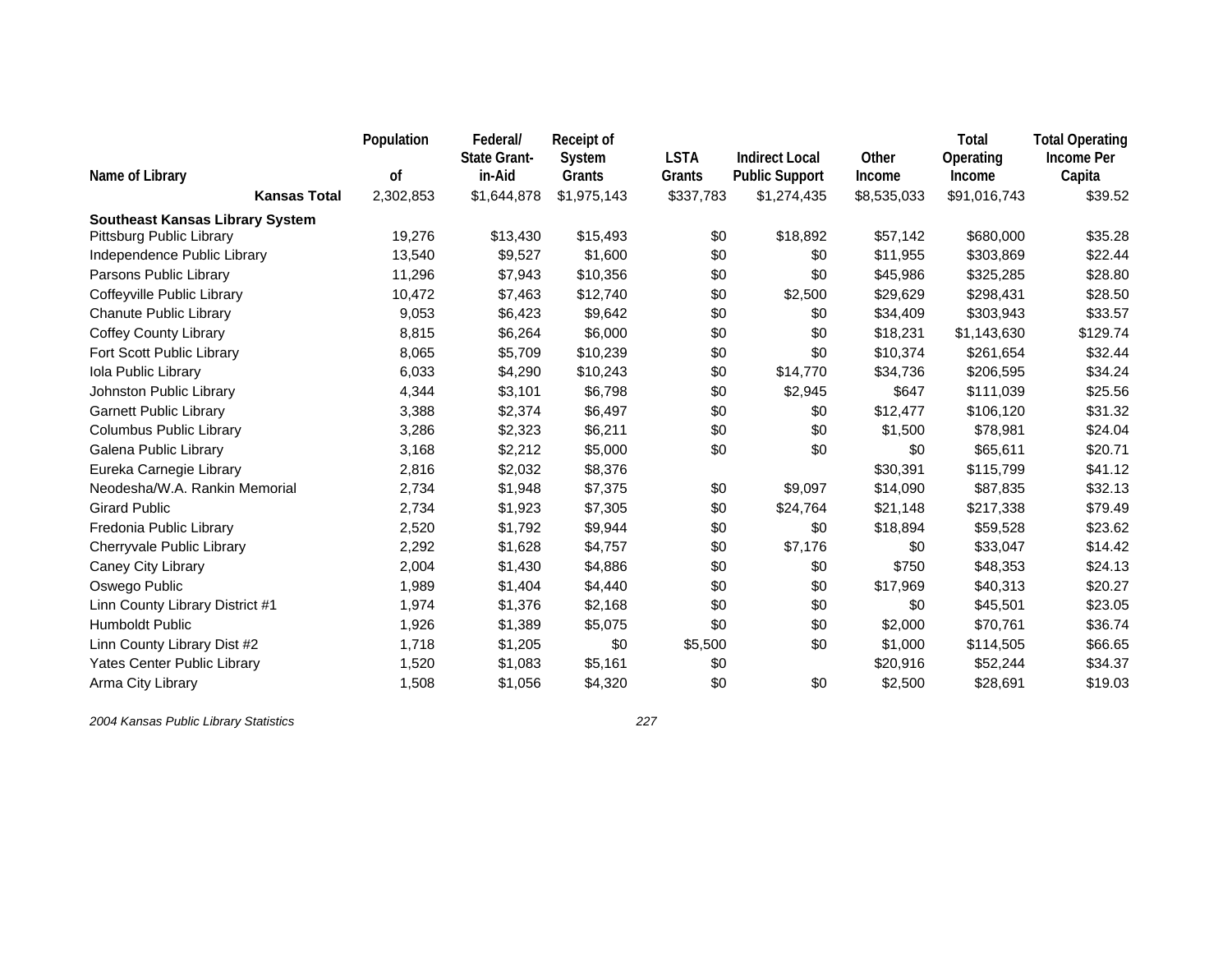|                                         | Population | Federal/<br><b>State Grant-</b> | <b>Receipt of</b> | <b>LSTA</b> | <b>Indirect Local</b> | Other       | Total<br>Operating | <b>Total Operating</b><br><b>Income Per</b> |
|-----------------------------------------|------------|---------------------------------|-------------------|-------------|-----------------------|-------------|--------------------|---------------------------------------------|
| Name of Library                         | οf         | in-Aid                          | System<br>Grants  | Grants      | <b>Public Support</b> | Income      | Income             | Capita                                      |
| <b>Kansas Total</b>                     | 2,302,853  | \$1,644,878                     | \$1,975,143       | \$337,783   | \$1,274,435           | \$8,535,033 | \$91,016,743       | \$39.52                                     |
| <b>Southeast Kansas Library System</b>  |            |                                 |                   |             |                       |             |                    |                                             |
| Mound City/Linn County Dist. #4         | 1,443      | \$1,013                         | \$2,368           | \$0         | \$0                   | \$3,065     | \$68,227           | \$47.28                                     |
| Pleasanton Lincoln Library              | 1,381      | \$996                           | \$4,409           | \$0         | \$0                   | \$4,135     | \$33,790           | \$24.47                                     |
| Sedan Public Library                    | 1,288      | \$911                           | \$4,572           | \$0         | \$0                   | \$400       | \$20,855           | \$16.19                                     |
| Chetopa City Library                    | 1,238      | \$874                           | \$3,877           | \$0         | \$0                   | \$20        | \$16,271           | \$13.14                                     |
| Erie City Public Library                | 1,178      | \$828                           | \$5,832           | \$0         | \$10,955              | \$36,196    | \$82,540           | \$70.07                                     |
| <b>Altamont Public Library</b>          | 1,068      | \$749                           | \$4,313           | \$0         | \$0                   | \$5,000     | \$24,493           | \$22.93                                     |
| <b>Graves Memorial Library</b>          | 933        | \$659                           | \$3,806           | \$0         | \$198                 | \$1,357     | \$18,589           | \$19.92                                     |
| <b>Madison Public Library</b>           | 822        | \$595                           | \$4,235           | \$0         | \$0                   | \$2,602     | \$31,706           | \$38.57                                     |
| Howard City Library                     | 786        | \$548                           | \$3,449           | \$0         | \$0                   | \$168       | \$13,520           | \$17.20                                     |
| Weir Public Library                     | 768        | \$531                           | \$3,752           | \$0         | \$0                   | \$312       | \$18,594           | \$24.21                                     |
| Cedar Vale Memorial Library             | 689        | \$491                           | \$3,902           | \$0         |                       | \$1,463     | \$9,971            | \$14.47                                     |
| Moran Public Library                    | 550        | \$396                           | \$3,736           |             |                       | \$3,954     | \$11,800           | \$21.45                                     |
| Linn County Library Dist. #3            | 507        | \$355                           | \$2,392           | \$0         | \$0                   | \$50        | \$16,966           | \$33.46                                     |
| Thayer Friday Reading Club City Library | 499        | \$350                           | \$2,367           | \$0         | \$0                   | \$0         | \$12,603           | \$25.26                                     |
| Altoona Public Library                  | 483        | \$340                           | \$1,979           | \$0         | \$250                 | \$1,266     | \$6,512            | \$13.48                                     |
| Moline Public Library                   | 443        | \$305                           | \$2,200           | \$0         | \$52                  | \$0         | \$5,968            | \$13.47                                     |
| Mccune City Library                     | 426        | \$298                           | \$2,605           | \$0         | \$0                   | \$2,392     | \$8,217            | \$19.29                                     |
| Edna Public Library                     | 420        | \$293                           | \$2,166           | \$0         | \$3,250               | \$0         | \$9,334            | \$22.22                                     |
| Mound Valley Library                    | 414        | \$290                           | \$3,043           | \$0         | \$0                   | \$0         | \$7,802            | \$18.85                                     |
| Colony City Library                     | 395        | \$278                           | \$2,144           |             | \$0                   | \$1,220     | \$6,809            | \$17.24                                     |
| Longton Public Library                  | 382        | \$266                           | \$2,139           | \$0         | \$0                   | \$5,356     | \$8,767            | \$22.95                                     |
| <b>Bronson Public Library</b>           | 341        | \$241                           | \$3,756           | \$1,438     | \$3,852               | \$224       | \$14,911           | \$43.73                                     |
| <b>Hamilton City Library</b>            | 328        | \$232                           | \$2,412           | \$0         | \$0                   | \$0         | \$10,074           | \$30.71                                     |
| <b>Toronto Public Library</b>           | 296        | \$212                           | \$0,274           | \$0         | \$870                 | \$5,642     | \$11,185           | \$37.79                                     |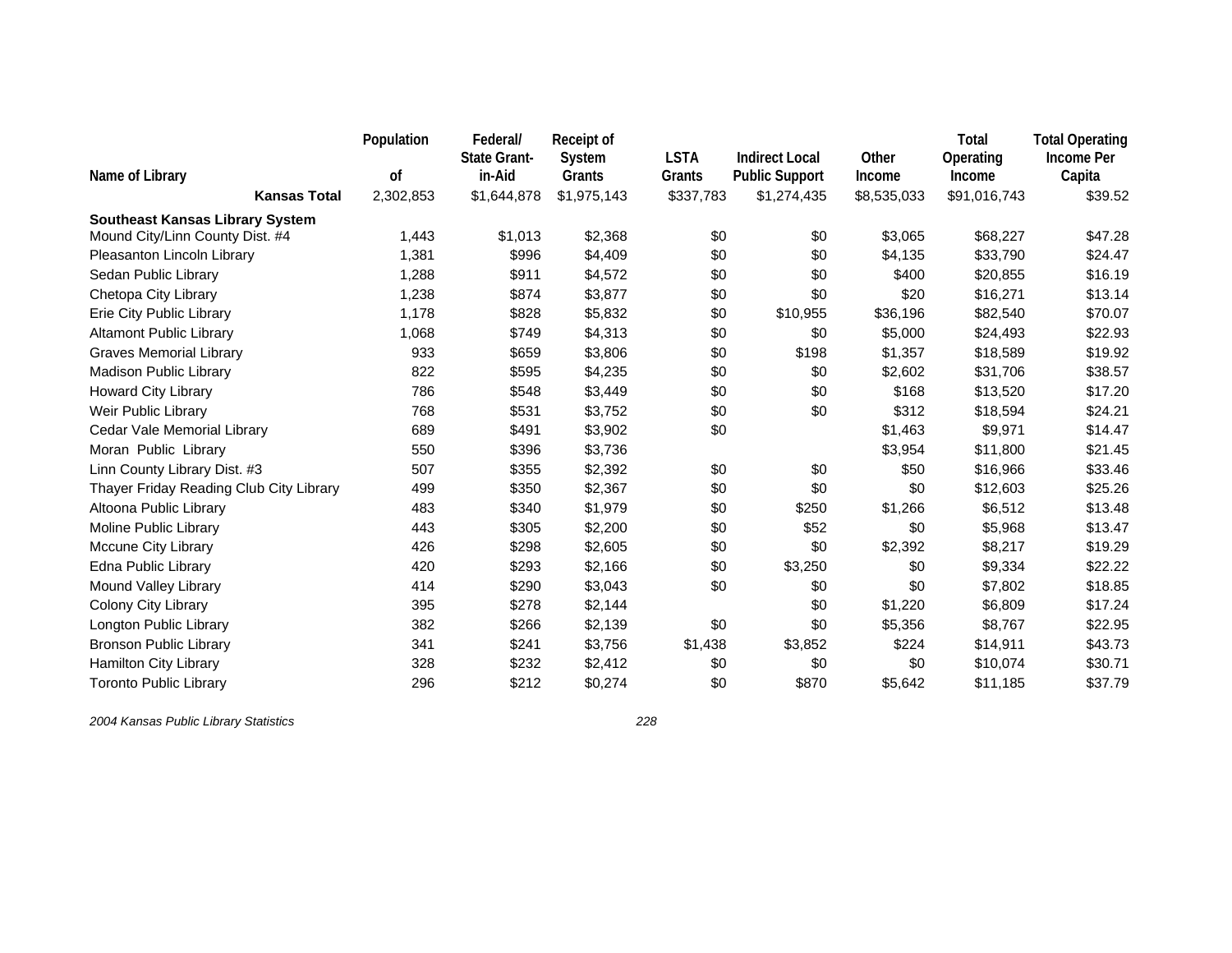| Name of Library                        | <b>Kansas Total</b> | Population<br>οf<br>2,302,853 | Federal/<br><b>State Grant-</b><br>in-Aid<br>\$1,644,878 | Receipt of<br>System<br>Grants<br>\$1,975,143 | LSTA<br>Grants<br>\$337,783 | Indirect Local<br><b>Public Support</b><br>\$1,274,435 | Other<br><b>Income</b><br>\$8,535,033 | Total<br>Operating<br>Income<br>\$91,016,743 | Total Operating<br>Income Per<br>Capita<br>\$39.52 |
|----------------------------------------|---------------------|-------------------------------|----------------------------------------------------------|-----------------------------------------------|-----------------------------|--------------------------------------------------------|---------------------------------------|----------------------------------------------|----------------------------------------------------|
| <b>Southeast Kansas Library System</b> |                     |                               |                                                          |                                               |                             |                                                        |                                       |                                              |                                                    |
| <b>Prescott City Library</b>           |                     | 281                           | \$195                                                    | \$2,625                                       | \$0                         | \$0                                                    | \$0                                   | \$5,320                                      | \$18.93                                            |
| Grenola Public                         |                     | 224                           | \$156                                                    | \$2,310                                       | \$0                         | \$0                                                    | \$1.263                               | \$7.121                                      | \$31.79                                            |
| <b>Walnut Public Library</b>           |                     | 221                           | \$178                                                    | \$2,000                                       | \$0                         | \$0                                                    | \$0                                   | \$4,081                                      | \$18.47                                            |
| <b>Hepler City Library</b>             |                     | 153                           | \$105                                                    | \$4,135                                       | \$0                         | \$0                                                    | \$2,335                               | \$7,400                                      | \$48.37                                            |
| <b>Fall River Public Library</b>       |                     | 153                           | \$110                                                    | \$2.166                                       | \$0                         |                                                        | \$20                                  | \$3.428                                      | \$22.41                                            |
| Savonburg Public Library               |                     | 91                            | \$66                                                     | \$5,971                                       | \$0                         | \$3,987                                                | \$7.465                               | \$18,249                                     | \$200.54                                           |
| Havana Library                         |                     | 86                            | \$61                                                     | \$1,800                                       | \$0                         | \$7                                                    | \$0                                   | \$2.482                                      | \$28.86                                            |
|                                        | <b>System Total</b> | 144.758                       | \$102.247                                                | \$261.361                                     | \$6,938                     | \$103.565                                              | \$472.649                             | \$5,316,658                                  | \$36.73                                            |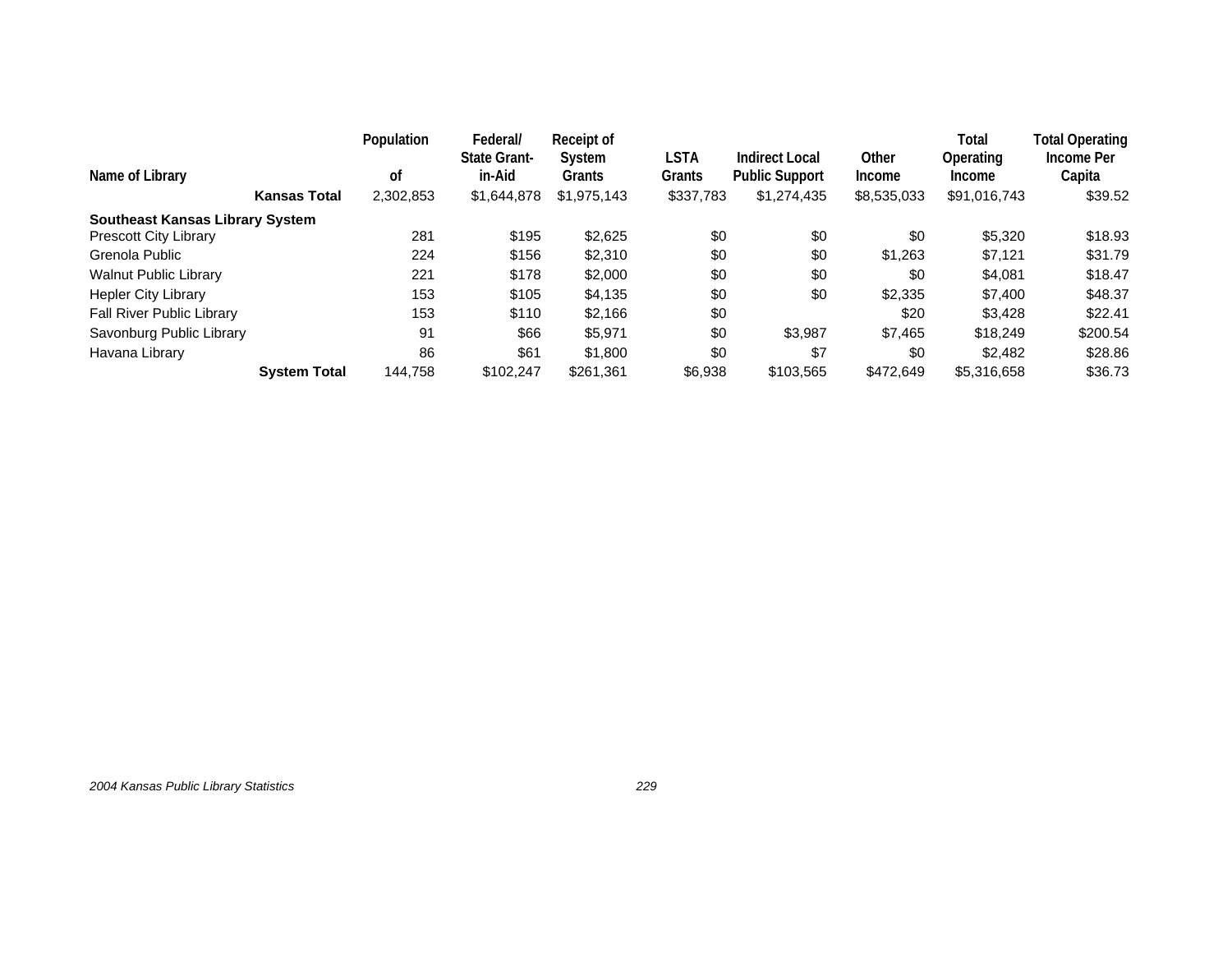|                                        | Population | Federal/<br><b>State Grant-</b> | <b>Receipt of</b><br>System | <b>LSTA</b> | <b>Indirect Local</b> | Other       | Total<br>Operating | <b>Total Operating</b><br><b>Income Per</b> |
|----------------------------------------|------------|---------------------------------|-----------------------------|-------------|-----------------------|-------------|--------------------|---------------------------------------------|
| Name of Library                        | οf         | in-Aid                          | Grants                      | Grants      | <b>Public Support</b> | Income      | Income             | Capita                                      |
| <b>Kansas Total</b>                    | 2,302,853  | \$1,644,878                     | \$1,975,143                 | \$337,783   | \$1,274,435           | \$8,535,033 | \$91,016,743       | \$39.52                                     |
| <b>Southwest Kansas Library System</b> |            |                                 |                             |             |                       |             |                    |                                             |
| <b>Finney County Public Library</b>    | 39,176     | \$36,078                        | \$0,400                     | \$1,680     |                       | \$30,397    | \$840,296          | \$21.45                                     |
| Dodge City Public Library              | 25,568     | \$17,834                        | \$15,340                    | \$9,015     | \$12,915              | \$66,433    | \$861,082          | \$33.68                                     |
| Liberal Memorial Library               | 20,067     | \$14,130                        | \$16,290                    | \$0         | \$6,500               | \$72,696    | \$559,769          | \$27.90                                     |
| <b>Grant County Library</b>            | 7,745      | \$0                             | \$0                         | \$0         | \$0                   | \$15,551    | \$504,928          | \$65.19                                     |
| <b>Stevens County Library</b>          | 5,389      | \$0                             | \$0                         | \$0         | \$2,500               | \$12,056    | \$379,118          | \$70.35                                     |
| <b>Scott County Library</b>            | 4,806      | \$3,464                         | \$0                         | \$0         | \$0                   | \$17,258    | \$178,214          | \$37.08                                     |
| Kearny County Library                  | 4,591      | \$0                             | \$0,288                     | \$0         | \$6,000               | \$10,883    | \$17,171           | \$3.74                                      |
| Elkhart/Morton County Library          | 3,317      | \$2,364                         | \$0,512                     | \$0         | \$500                 | \$5,120     | \$275,258          | \$82.98                                     |
| Haskell Township Library               | 3,049      | \$2,164                         | \$0                         | \$0         | \$0                   | \$120       | \$86,669           | \$28.43                                     |
| Hamilton County Public Library         | 2,666      | \$1,870                         | \$0,650                     | \$0         | \$0                   | \$5,118     | \$142,230          | \$53.35                                     |
| Wichita County Library                 | 2,447      | \$1,761                         | \$0                         | \$0         | \$0                   | \$2,097     | \$55,158           | \$22.54                                     |
| <b>Stanton County Public Library</b>   | 2,404      | \$1,606                         | \$0,575                     | \$0         | \$0                   | \$7,185     | \$166,840          | \$69.40                                     |
| Cimarron City Library                  | 2,036      | \$3,347                         | \$0                         | \$0         | \$0                   | \$23,780    | \$112,292          | \$55.15                                     |
| Dighton/Lane County Library            | 1,946      | \$1,407                         | \$0,355                     | \$0         | \$5,000               | \$9,200     | \$67,786           | \$34.83                                     |
| Dudley Township Library                | 1,775      | \$0                             | \$0                         | \$0         | \$0                   | \$0         | \$50,000           | \$28.17                                     |
| Meade Public Library                   | 1,658      | \$1,162                         | \$11,030                    | \$0         | \$2,000               | \$4,555     | \$79,632           | \$48.03                                     |
| Montezuma Township Library             | 1,645      | \$381                           | \$0                         | \$0         | \$0                   | \$4,500     | \$23,327           | \$14.18                                     |
| Kinsley                                | 1,551      | \$1,118                         | \$11,330                    |             | \$9,675               | \$14,580    | \$96,180           | \$62.01                                     |
| <b>Greeley County Public Library</b>   | 1,420      | \$1,036                         | \$0                         | \$0         | \$1,500               | \$3,200     | \$59,749           | \$42.08                                     |
| Ness City Public Library               | 1,403      | \$1,039                         | \$8,860                     | \$0         | \$8,115               | \$3,605     | \$89,248           | \$63.61                                     |
| Coldwater-Wilmore Regional Library     | 1,200      | \$875                           | \$0                         | \$0         | \$0                   | \$1,801     | \$64,295           | \$53.58                                     |
| Spearville Township Library            | 1,191      | \$818                           | \$8,860                     | \$0         | \$0                   | \$2,966     | \$42,642           | \$35.80                                     |
| Plains Community Library               | 1,180      | \$1,150                         | \$8,860                     | \$0         | \$0                   | \$3,658     | \$63,118           | \$53.49                                     |
| <b>Ashland Library</b>                 | 951        | \$681                           | \$8,860                     | \$0         | \$1,000               | \$34,426    | \$59,758           | \$62.84                                     |